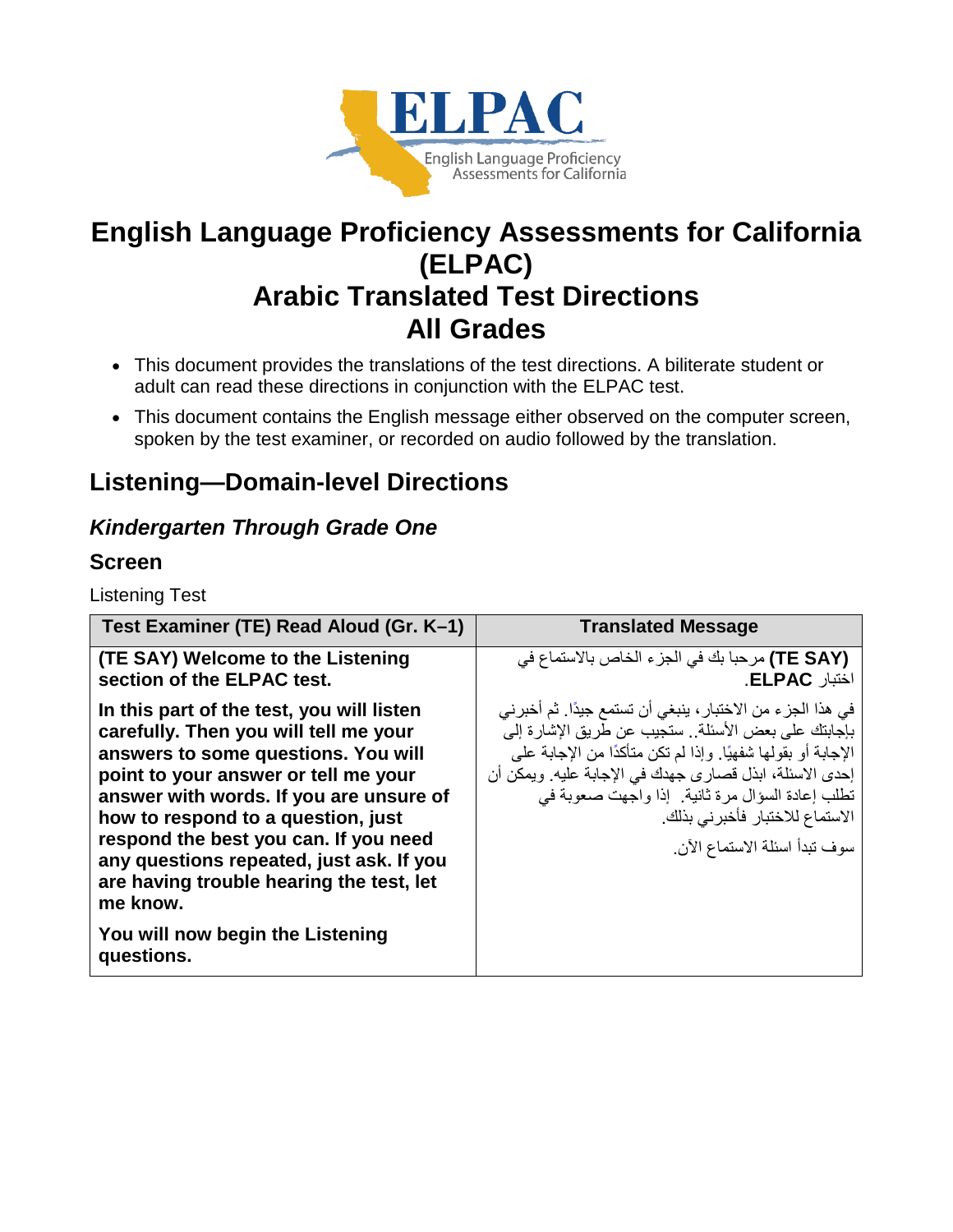



#### *Grade Two*

#### **Screen**

Welcome to the Listening section of the ELPAC test.

In this part of the test, you will listen carefully. Then you will tell me your answers to some questions. You will point to your answer or tell me your answer with words. If you are unsure of how to respond to a question, just respond the best you can. If you need any questions repeated, just ask. If you are having trouble hearing the test, let me know.

You will now begin the Listening questions.

| Test Examiner (TE) Read Aloud (Gr. 2)                                                                                                                                                                                                                                                                                                                                                                                                       | <b>Translated Message</b>                                                                                                                                                                                                                                                                                                                           |
|---------------------------------------------------------------------------------------------------------------------------------------------------------------------------------------------------------------------------------------------------------------------------------------------------------------------------------------------------------------------------------------------------------------------------------------------|-----------------------------------------------------------------------------------------------------------------------------------------------------------------------------------------------------------------------------------------------------------------------------------------------------------------------------------------------------|
| <b>(TE SAY)</b> Welcome to the Listening section<br>of the ELPAC test.                                                                                                                                                                                                                                                                                                                                                                      | (TE SAY) مرحبا بك في الجزء الخاص بالاستماع في<br>اختبار ELPAC.                                                                                                                                                                                                                                                                                      |
| In this part of the test, you will listen<br>carefully. Then you will tell me your answers<br>to some questions. You will point to your<br>answer or tell me your answer with words. If<br>you are unsure of how to respond to a<br>question, just respond the best you can. If<br>you need any questions repeated, just ask.<br>If you are having trouble hearing the test, let<br>me know.<br>You will now begin the Listening questions. | في هذا الجزء من الاختبار ، ينبغي أن تستمع جيدًا. ثم أخبر ني<br>باجَّابتك على بعض الاسئلة. عليك أن تقول لي إجاباتك شفويًا.<br>وإذا لم تكن متأكدًا من الإجابة على أحد الاسئلة، فقط أجب<br>أفضل إجابة يمكنك التفكير بها. ويمكن أن تطلب إعادة السؤال<br>مرة ثانية. إذا واجعت صعوبة في الاستماع للاختبار فأخبرني<br>بذلك<br>سوف تبدأ اسئلة الاستماع الآن |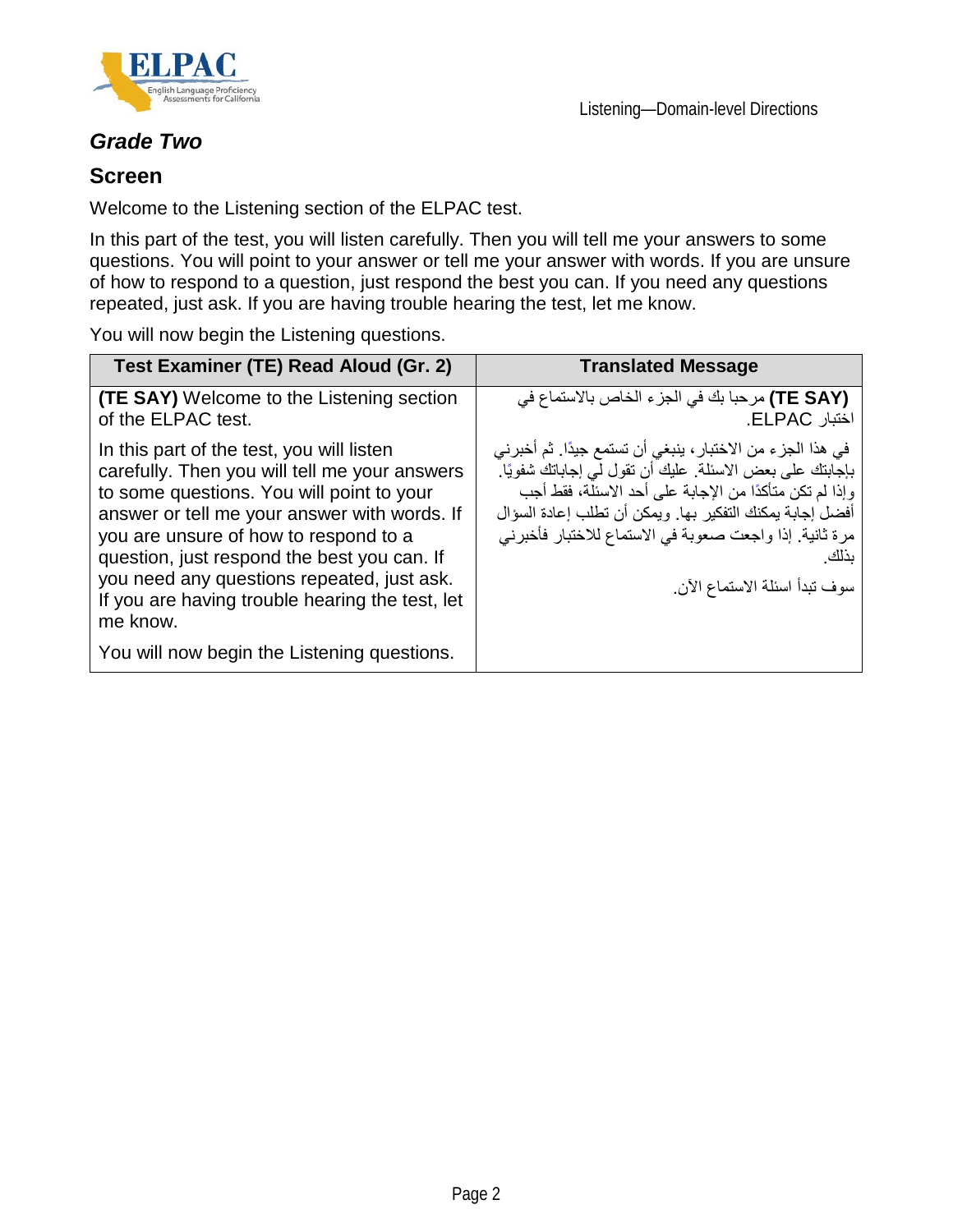



### *Grades Three Through Five*

#### **Screen**

Welcome to the Listening section of the ELPAC test.

Make sure your desk is clear of all books, backpacks, cell phones, and electronic devices. These may not be used during the test.

In the Listening section, you will hear conversations, stories, and presentations. Use the  $\bullet$ PLAY button to listen to them. You will hear them only once, so listen carefully.

Each question on the Listening test has a  $\bullet$  PLAY button. You can use the  $\bullet$  PLAY button at any time to hear the questions again. You must answer all the questions that go with each recording before you can go on to the next recording.

As you listen, you may take notes on scratch paper or you may take notes in the notepad section of the test.

When you are ready, select **Next** to begin the Listening questions.

| Recorded Audio (Gr. 3–5)                                                                                           | <b>Translated Message</b>                                       |
|--------------------------------------------------------------------------------------------------------------------|-----------------------------------------------------------------|
| <b>(Audio)</b> Welcome to the Listening section                                                                    | (Audio) مرحبا بك في الجزء الخاص بالاستماع في اختبار             |
| of the ELPAC test.                                                                                                 | ELPAC.                                                          |
| Make sure your desk is clear of all books,                                                                         | تأكد من خلو مقعدك من الكتب، و حقائب الظهر ، و الـهو اتف         |
| backpacks, cell phones, and electronic                                                                             | المحمولة، والأجهزة الإلكترونية، حيث لا يسمح باستخدامها خلال     |
| devices. These may not be used during                                                                              | الاختبار .                                                      |
| the test.                                                                                                          | في اختبار الاستماع، سوف تسمع محادثات، وقصص، وعروض               |
| In the Listening section, you will hear                                                                            | تقديمية ِ استخدم ۞ زر تشغيل للاستماع إليها ِ سوف تسمعها مرة     |
| conversations, stories, and presentations.                                                                         | واحدة فقط، ولذلك تأكد من الاستماع جيدًا.                        |
| Use the $\bullet$ PLAY button to listen to them.                                                                   | يوجد لكل سؤال في اختبار الاستماع ◘ زر تشغيل. يمكنك              |
| You will hear them only once, so listen                                                                            | استخدام ♦ زر التشغيل في أي وقت لسماع السؤال مرة ثانية.          |
| carefully.                                                                                                         | عليك الإجابة عن كلِّ الأسئلة المرافقة لكلِّ تسجيل قبل الاستماع  |
| Each question on the Listening test has a<br>$\bullet$ PLAY button. You can use the $\bullet$                      | للتسجيل التالي.                                                 |
| PLAY button at any time to hear the                                                                                | عندما تقوم بالاستماع، يمكنك تسجيل ملاحظات علىيورقة أو           |
| questions again. You must answer all the                                                                           | كر اسة الاختبار .                                               |
| questions that go with each recording<br>before you can go on to the next<br>recording.                            | عندما تكون مستعدًا، اختر ا <b>لتالي</b> للبدء في اسئلة الاستماع |
| As you listen, you may take notes on<br>scratch paper or you may take notes in<br>the notepad section of the test. |                                                                 |
| When you are ready, select <b>Next</b> to begin<br>the Listening questions.                                        |                                                                 |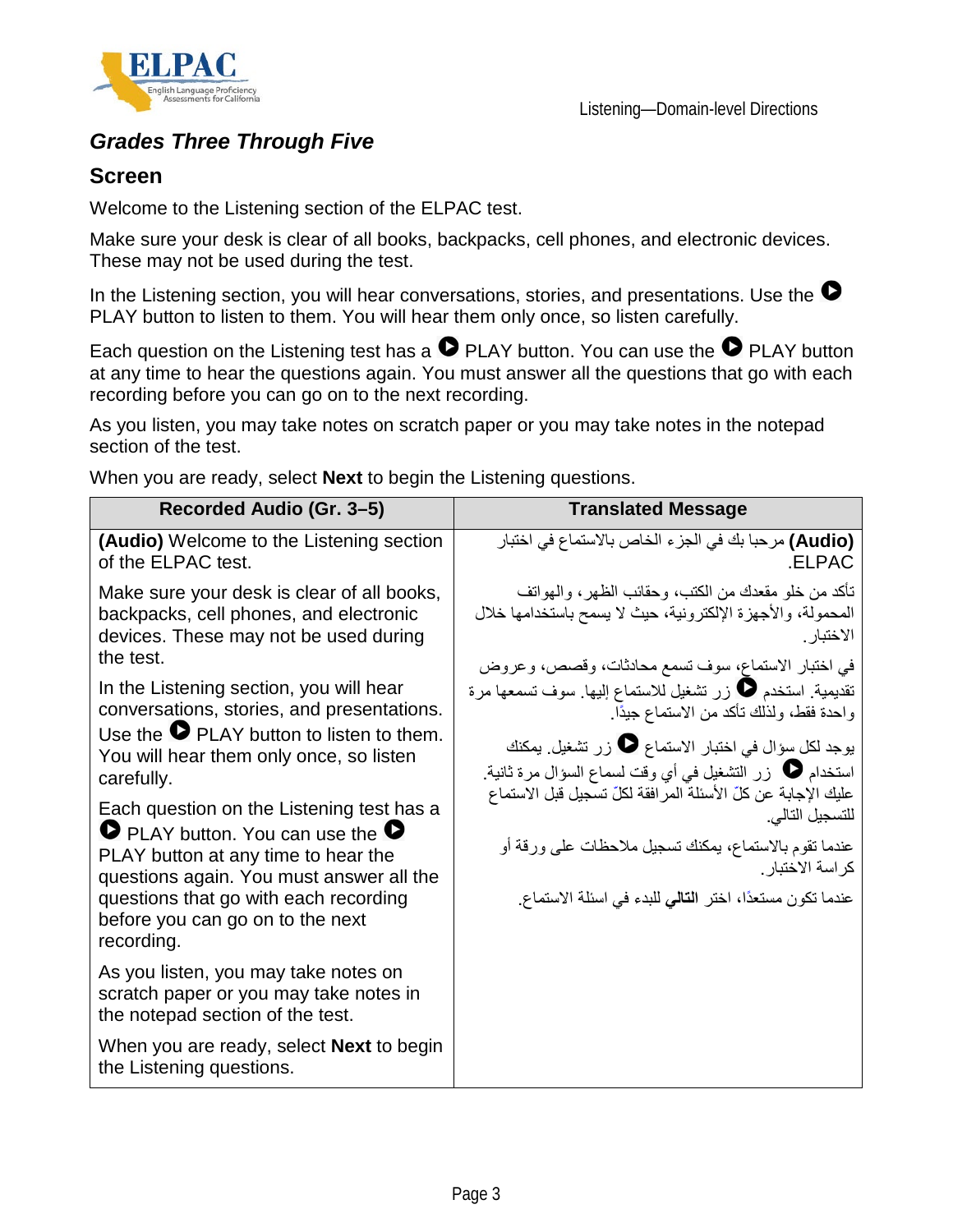

### *Grades Six Through Twelve*

#### **Screen**

Welcome to the Listening section of the ELPAC test.

Make sure your desk is clear of all books, backpacks, cell phones, and electronic devices. These may not be used during the test.

In the Listening section, you will hear conversations and presentations. Use the  $\bullet$  PLAY button to listen to them. You will hear them only once, so listen carefully.

Each question on the Listening test has a  $\bullet$  PLAY button. You can use the  $\bullet$  PLAY button at any time to hear the questions again. You must answer all the questions that go with each recording before you can go on to the next recording.

As you listen, you may take notes on scratch paper or you may take notes in the notepad section of the test.

When you are ready, select **Next** to begin the Listening questions.

| Recorded Audio (Gr. 6-12)                                                                                                                                                                                                 | <b>Translated Message</b>                                                                                                                                                                                                                                         |
|---------------------------------------------------------------------------------------------------------------------------------------------------------------------------------------------------------------------------|-------------------------------------------------------------------------------------------------------------------------------------------------------------------------------------------------------------------------------------------------------------------|
| <b>(Audio)</b> Welcome to the Listening section of<br>the ELPAC test.                                                                                                                                                     | (Audio) مرحبا بك في الجزء الخاص بالاستماع في اختبار<br>.ELPAC                                                                                                                                                                                                     |
| Make sure your desk is clear of all books,<br>backpacks, cell phones, and electronic<br>devices. These may not be used during the<br>test.                                                                                | تأكد من خلو مقعدك من الكتب، وحقائب الظهر ، والمهواتف<br>المحمولة، والأجهزة الإلكترونية، حيث لا يسمح باستخدامها<br>خلال الاختبار                                                                                                                                   |
| In the Listening section, you will hear<br>conversations and presentations. Use the<br>PLAY button to listen to them. You will<br>hear them only once, so listen carefully.<br>Each question on the Listening test has a  | في اختبار الاستماع، سوف تسمع محادثات، وقصص،<br>وعروض تقديمية استخدم ۞ زر تشغيل للاستماع إليها.<br>سوف تسمعها مرة واحدة فقط، ولذلك تأكد من الاستماع جيدًا.<br>يوجد لكل سؤال في اختبار الاستماع ♦ زر تشغيل بمكنك<br>استخدام ♦ زر التشغيل في أي وقت لسماع السؤال مرة |
| <b>O</b> PLAY button. You can use the <b>O</b> PLAY<br>button at any time to hear the questions<br>again. You must answer all the questions<br>that go with each recording before you can<br>go on to the next recording. | ثانية. عليك الإجابة عن كلِّ الأسئلة المر افقة لكلِّ تسجيل قبل<br>الاستماع للتسجيل التالي<br>عندما تقوم بالاستماع، بمكنك تسجيل ملاحظات على ورقة أو<br>كر اسة الاختبار .<br>عندما تكون مستعدًا، اختر ا <b>لتالي</b> للبدء في اسئلة الاستماع <sub>.</sub>            |
| As you listen, you may take notes on<br>scratch paper or you may take notes in the<br>notepad section of the test.                                                                                                        |                                                                                                                                                                                                                                                                   |
| When you are ready, select <b>Next</b> to begin<br>the Listening questions.                                                                                                                                               |                                                                                                                                                                                                                                                                   |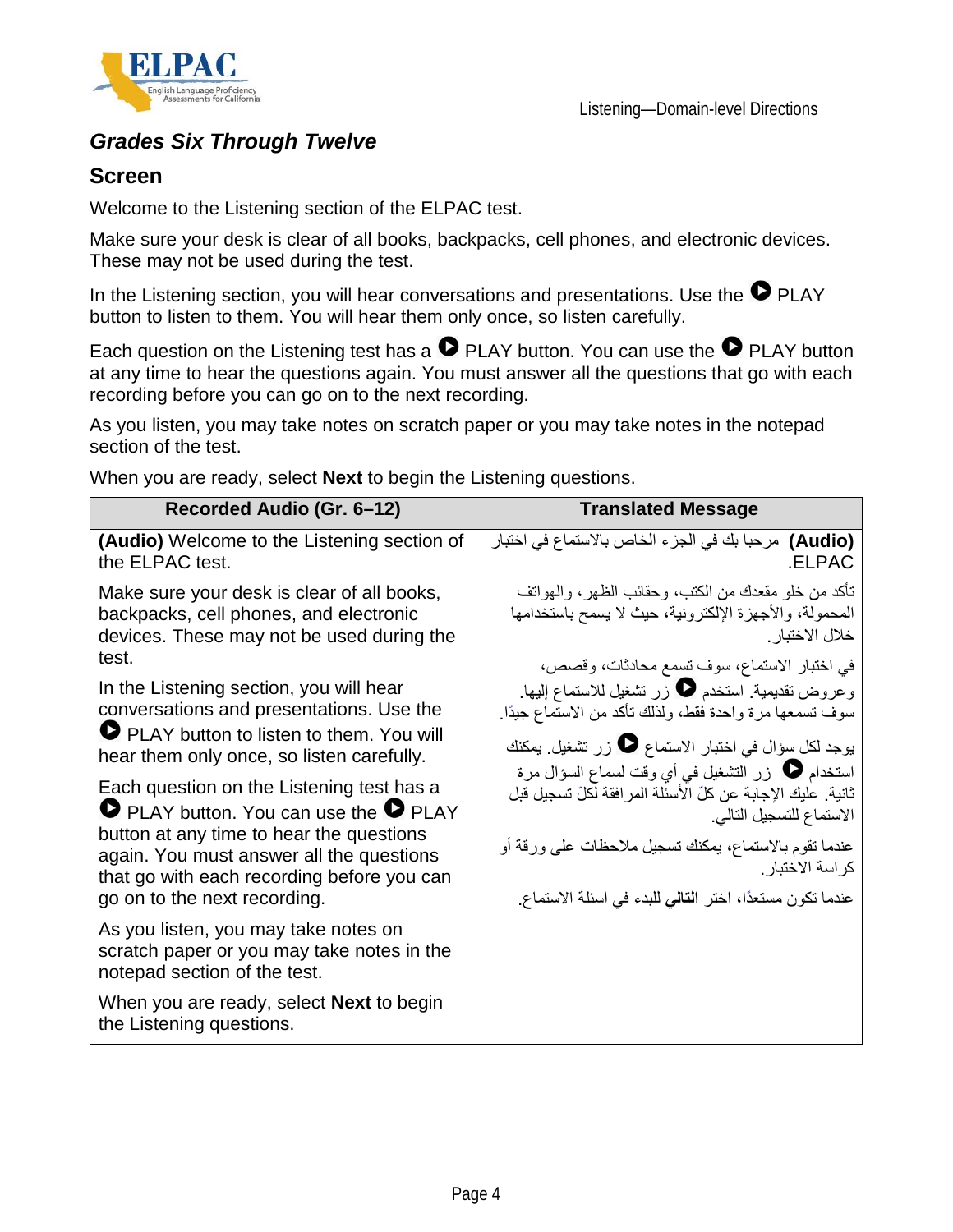

### *Kindergarten Through Grade Two Review Screen*

#### **Screen**

#### **Congratulations, you reached the end of the test!**

Thank you for your attention and hard work.

If there are any questions you marked for review, they will be displayed in the box below. Please finish reviewing any questions you want to, then select Submit Test at the bottom of the screen.

| Test Examiner (TE) Read Aloud (Gr. K-2)                       | <b>Translated Message</b>                                            |
|---------------------------------------------------------------|----------------------------------------------------------------------|
| (TE SAY) Congratulations, you reached<br>the end of the test! | (TE SAY) تهانينا، لقد أنهيت الاختبار !<br>نشكرك على اهتمامك ومجهودك. |
| Thank you for your attention and hard<br>work.                |                                                                      |

### *Grades Three Through Twelve Review Screen*

#### **Screen**

#### **Congratulations, you reached the end of the test!**

Thank you for your attention and hard work.

If there are any questions you marked for review, they will be displayed in the box below. Please finish reviewing any questions you want to, then select Submit Test at the bottom of the screen.

| Recorded Audio (Gr. 3-12)               | <b>Translated Message</b>                                                                                                       |
|-----------------------------------------|---------------------------------------------------------------------------------------------------------------------------------|
| N/A (No recorded audio for this screen) | تهانينا، لقد انهيت الاختبار !.                                                                                                  |
|                                         | نشكر ك على اهتمامك ومجهودك.                                                                                                     |
|                                         | إذا كانت هناك أي أسئلة قمت بتحديدها من أجل المر اجعة، فإنه سوف                                                                  |
|                                         | يتم عرضها في المربع أدناه. يرجى الانتهاء من مراجعة الأسئلة التي<br>تريدها، ثم اختر زر تقديم الاختبار في الجزء الأسفل من الشاشة. |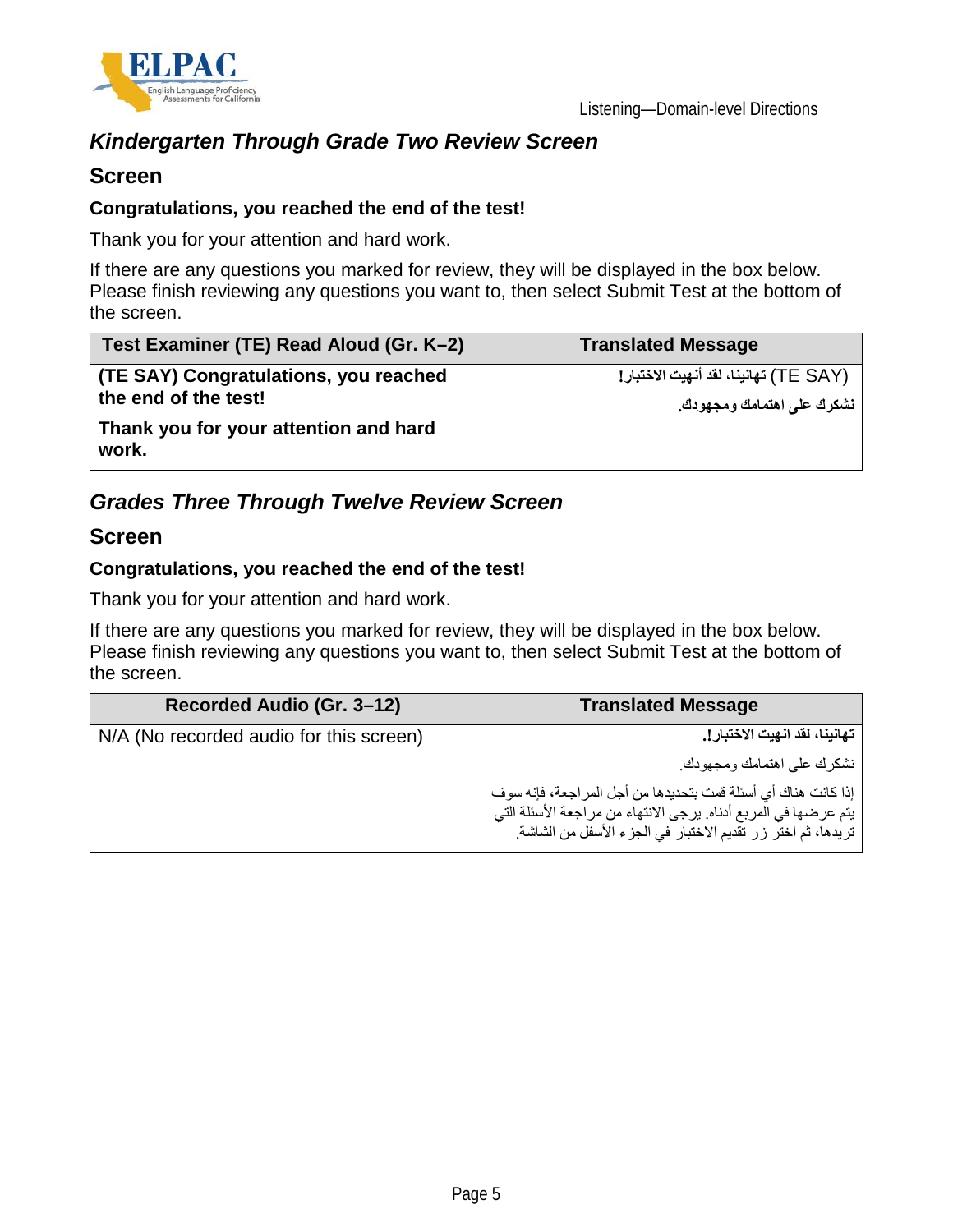

# **Listening—task type directions**

| <b>Task</b>                               | Grade       | <b>Message</b>                 | <b>Translated</b><br><b>Message</b> |
|-------------------------------------------|-------------|--------------------------------|-------------------------------------|
| Listen to a Short<br>Exchange             | Grades K-12 | Listen to a<br>conversation.   | الاستماع إلى محادثة                 |
| Listen to a<br>Classroom<br>Conversation  | Grades 1-12 | Listen to a<br>conversation.   | الاستماع إلى محادثة                 |
| Listen to a Story                         | Grades K-5  | Listen to a story.             | الاستماع إلى قصبة                   |
| Listen to an Oral<br>Presentation         | Grades K-12 | Listen to some<br>information. | الاستماع إلى بعض المعلومات          |
| Listen to a Speaker<br>Support an Opinion | Grades 6-12 | Listen to a<br>conversation.   | الاستماع إلى محادثة                 |

# **Reading—Domain-level Directions**

### *Kindergarten Through Grade One*

#### **Screen**

Reading Test

| Test Examiner (TE) Read Aloud (Gr. K-1)                                                                                                                                                                                                                   | <b>Translated Message</b>                                                                                                                                                                                                                                                               |
|-----------------------------------------------------------------------------------------------------------------------------------------------------------------------------------------------------------------------------------------------------------|-----------------------------------------------------------------------------------------------------------------------------------------------------------------------------------------------------------------------------------------------------------------------------------------|
| (TE SAY) This is the Reading section of<br>the ELPAC test.                                                                                                                                                                                                | (TE SAY)هذا هو الجزء الخاص بالقراءة في اختبار<br><b>.ELPAC</b>                                                                                                                                                                                                                          |
| In this part of the test, we are going to read<br>together. I will ask you some questions.<br>You will point to your answer or tell me<br>your answer with words. If you are unsure<br>of how to respond to a question, just<br>respond the best you can. | في هذا الجزء من الاختبار، سوف نقرأ سويًا. سأطرح عليك<br>بعض الأسئلة. يمكنك أن تشير إلى إجابتك أو تقولها بصوت<br>مرتفع. وإذا لم تكن متأكدًا من الإجابة على إحدى الاسئلة،<br>ابذل قصار ي جهدك في الإجابة عليه.<br>وبمكن أن تطلب إعادة السؤال مر ة ثانبة ِ<br>سوف تبدأ الآن اسئلة القر اءة |
| If you need me to repeat a question, just<br>ask.                                                                                                                                                                                                         |                                                                                                                                                                                                                                                                                         |
| You will now begin the Reading questions.                                                                                                                                                                                                                 |                                                                                                                                                                                                                                                                                         |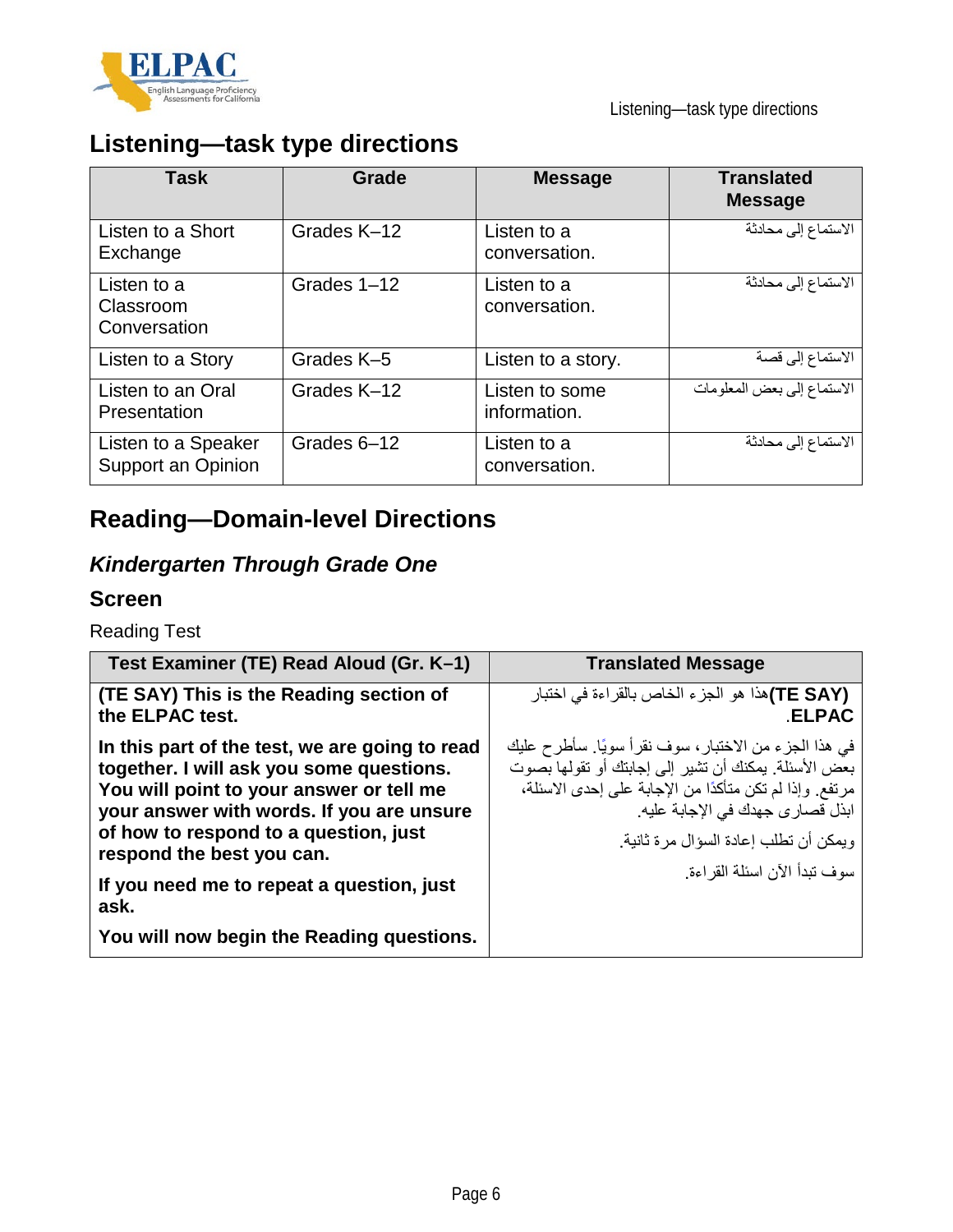

### *Grade Two*

#### **Screen**

This is the Reading section of the ELPAC test.

In this part of the test, we are going to read together. I will ask you some questions. You will point to your answer or tell me your answer with words. If you are unsure of how to respond to a question, just respond the best you can. If you need me to repeat a question, just ask.

You will now begin the Reading questions.

| Test Examiner (TE) Read Aloud (Gr. 2)                                                                                                                                                                                                                                                                                                                          | <b>Translated Message</b>                                                                                                                                                                                                                                                                |
|----------------------------------------------------------------------------------------------------------------------------------------------------------------------------------------------------------------------------------------------------------------------------------------------------------------------------------------------------------------|------------------------------------------------------------------------------------------------------------------------------------------------------------------------------------------------------------------------------------------------------------------------------------------|
| (TE SAY) This is the Reading section of<br>the ELPAC test.                                                                                                                                                                                                                                                                                                     | (TE SAY) هذا هو الجزء الخاص بالقراءة في اختبار<br><b>.ELPAC</b>                                                                                                                                                                                                                          |
| In this part of the test, we are going to<br>read together. I will ask you some<br>questions. You will point to your answer<br>or tell me your answer with words. If you<br>are unsure of how to respond to a<br>question, just respond the best you can.<br>If you need me to repeat a question, just<br>ask.<br>You will now begin the Reading<br>questions. | في هذا الجزء من الاختبار ، سوف نقرأ سويًا. سأطرح عليك<br>بعض الأسئلة. يمكنك أن تشير إلى إجابتك أو أن تجيب بكلمات.<br>وإذا لم تكن متأكدًا من الإجابة على إحدى الاسئلة، فقط أجب<br>أفضل إجابة بمكنك التفكير بها<br>و يمكن أن تطلب إعادة السؤال مر ة ثانية.<br>سوف نبدأ الآن اسئلة القر اءة |

### *Grades Three Through Twelve (Summative ELPAC)*

#### **Screen**

Welcome to the Reading section of the ELPAC test.

Make sure your desk is clear of all books, backpacks, cell phones, and electronic devices. These may not be used during the test.

In this part of the test, you will read some passages and answer questions about them. Some passages may be student essays. Student essays may contain errors.

You must answer all the questions that go with each passage before you can go on to the next passage.

If you want any directions read to you during the test, just ask.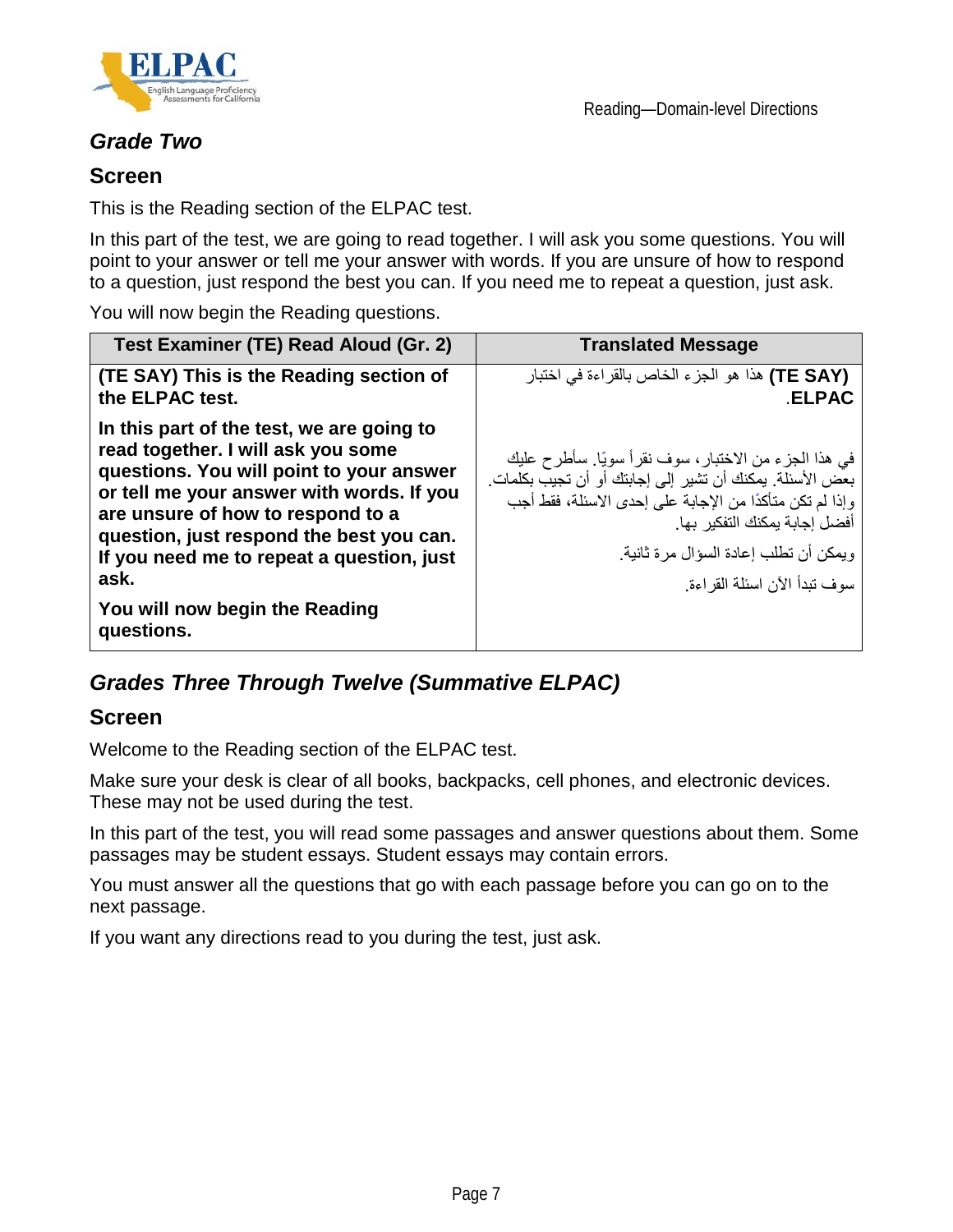

When you are ready, select **Next** to begin the Reading questions.

| Recorded Audio (Gr. 3-12)                                                                                                                                               | <b>Translated Message</b>                                                                                                                                                                                                            |
|-------------------------------------------------------------------------------------------------------------------------------------------------------------------------|--------------------------------------------------------------------------------------------------------------------------------------------------------------------------------------------------------------------------------------|
| <b>(Audio)</b> Welcome to the Reading section of<br>the ELPAC test.                                                                                                     | (Audio)مرحبا بك في الجزء الخاص بالقراءة في اختبار<br>.ELPAC                                                                                                                                                                          |
| Make sure your desk is clear of all books,<br>backpacks, cell phones, and electronic<br>devices. These may not be used during the<br>test.                              | تأكد من خلو مقعدك من الكتب، وحقائب الظهر ، والمهواتف<br>المحمولة، والأجهزة الإلكترونية، حيث لا يسمح باستخدامها<br>خلال الاختبار                                                                                                      |
| In this part of the test, you will read some<br>passages and answer questions about<br>them. Some passages may be student<br>essays. Student essays may contain errors. | وبعد هذا، ستقرأ بعض الفقرات وتجيب على بعض الأسئلة<br>الخاصة بها. بعض الفقر ات عبار ة عن مقالات كتبها طلاب.<br>وقد تحتوي المقالات على أخطاء.<br>عليك الإجابة عن كلِّ الأسئلة الخاصّة بكلِّ فقر ة قبل الانتقال إلى<br>الفقر ة التالبة. |
| You must answer all the questions that go<br>with each passage before you can go on to<br>the next passage.                                                             | إذا كنت تريد من يقرأ لك التعليمات بصوت عالٍ أو تحتاج إلى<br>مساعدة في الكمبيوتر ، فيمكنك أن تطلب هذا ِ                                                                                                                               |
| If you want any directions read to you during<br>the test, just ask.                                                                                                    | عندما نكون مستعدًا، اختر ا <b>لتالي</b> للبدء في اسئلة القراءة                                                                                                                                                                       |
| When you are ready, select <b>Next</b> to begin<br>the Reading questions.                                                                                               |                                                                                                                                                                                                                                      |

## *Grades Three Through Twelve (Initial ELPAC)*

#### **Screen**

Welcome to the Reading section of the ELPAC test.

Make sure your desk is clear of all books, backpacks, cell phones, and electronic devices. These may not be used during the test.

At the beginning of this section of the test, you will see some pictures and you will choose the sentence that matches the picture. After that, you will read some passages and answer questions about them. Some passages may be student essays. Student essays may contain errors.

You must answer all the questions that go with each passage before you can go on to the next passage.

If you want any directions read to you during the test, just ask.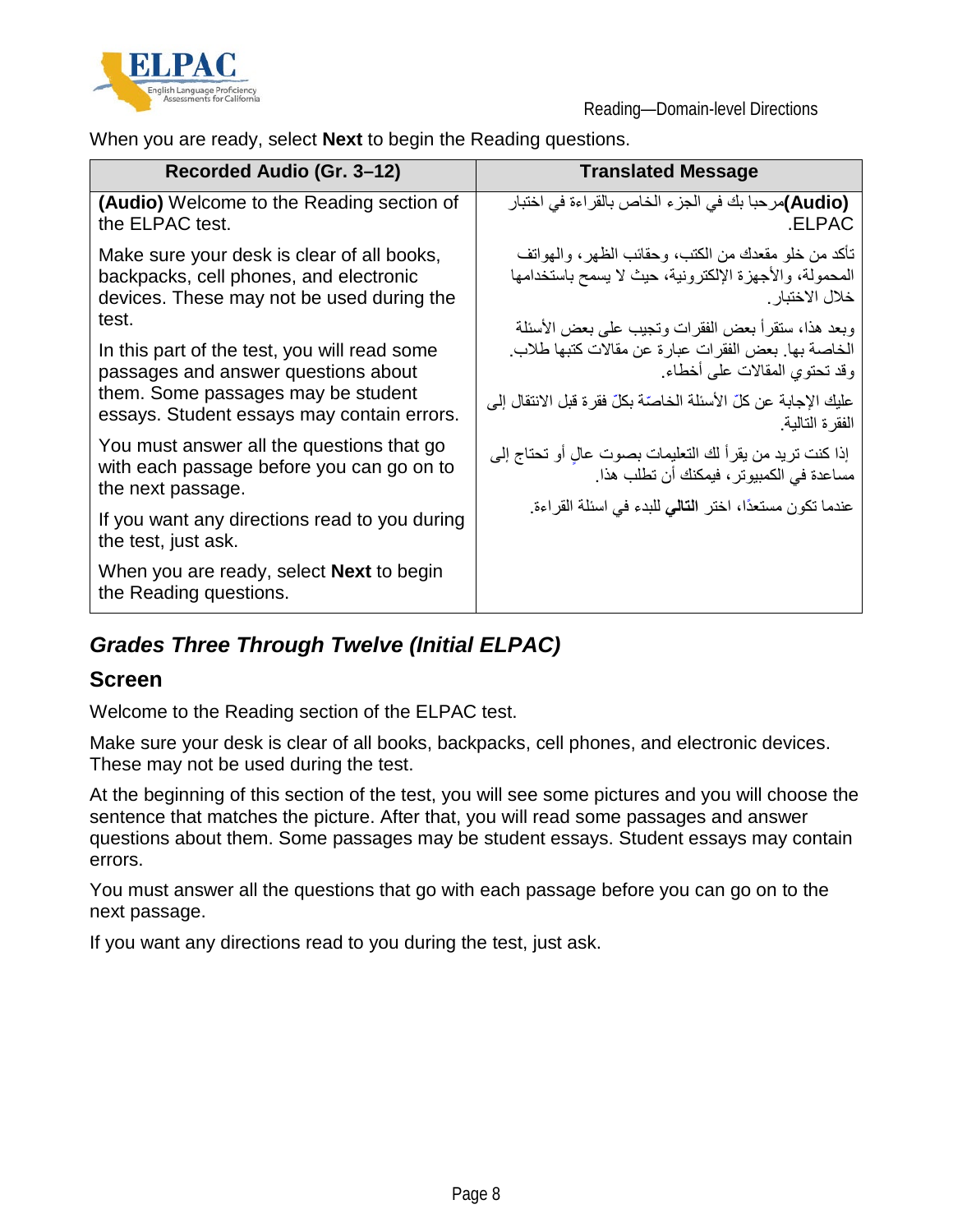

When you are ready, select **Next** to begin the Reading questions.

| Recorded Audio (Gr. 3–12)                                                                                                                                                                                                                                | <b>Translated Message</b>                                                                                                                                                                                                                                                                                      |
|----------------------------------------------------------------------------------------------------------------------------------------------------------------------------------------------------------------------------------------------------------|----------------------------------------------------------------------------------------------------------------------------------------------------------------------------------------------------------------------------------------------------------------------------------------------------------------|
| <b>(Audio)</b> Welcome to the Reading section of<br>the ELPAC test.                                                                                                                                                                                      | (Audio)مر حبا بك في الجز ء الخاص بالاستماع في اختبار<br>ELPAC.                                                                                                                                                                                                                                                 |
| Make sure your desk is clear of all books,<br>backpacks, cell phones, and electronic<br>devices. These may not be used during the<br>test.                                                                                                               | تأكد من خلو مقعدك من الكتب، وحقائب الظهر ، والهواتف<br>المحمولة، والأجهزة الإلكترونية، حيث لا يسمح باستخدامها<br>خلال الاختبار .                                                                                                                                                                               |
| At the beginning of this section of the test,<br>you will see some pictures and you will<br>choose the sentence that matches the<br>picture. After that, you will read some<br>passages and answer questions about<br>them. Some passages may be student | في بداية هذا الجزء من الاختبار ، سترى بعض الصور وستختار<br>الكلمة أو الجملة التي توافق الصورة. وبعد هذا، ستقرأ بعض<br>الفقرات وتجيب على بعض الأسئلة الخاصة بها. بعض الفقرات<br>عبارة عن مقالات كتبها طلاب. وقد تحتوي المقالات على<br>أخطاء<br>عليك الإجابة عن كلِّ الأسئلة الخاصّة بكلِّ فقرة قبل الانتقال إلى |
| essays. Student essays may contain errors.<br>You must answer all the questions that go                                                                                                                                                                  | الفقر ة التالية.<br>إذا كنت تريد من يقرأ لك التعليمات بصوت عالٍ أو تحتاج إلى<br>مساعدة في الكمبيوتر ، فيمكنك أن تطلب هذا.                                                                                                                                                                                      |
| with each passage before you can go on to<br>the next passage.                                                                                                                                                                                           | عندما تكون مستعدًا، اختر ا <b>لتالي</b> للبدء في اسئلة القراءة.                                                                                                                                                                                                                                                |
| If you want any directions read to you during<br>the test, just ask.                                                                                                                                                                                     |                                                                                                                                                                                                                                                                                                                |
| When you are ready, select <b>Next</b> to begin<br>the Reading questions.                                                                                                                                                                                |                                                                                                                                                                                                                                                                                                                |

### *Kindergarten Through Grade Two Review Screen*

#### **Screen**

#### **Congratulations, you reached the end of the test!**

Thank you for your attention and hard work.

If there are any questions you marked for review, they will be displayed in the box below. Please finish reviewing any questions you want to, then select Submit Test at the bottom of the screen.

| Test Examiner (TE) Read Aloud (Gr. K-2)                       | <b>Translated Message</b>                                            |
|---------------------------------------------------------------|----------------------------------------------------------------------|
| (TE SAY) Congratulations, you reached<br>the end of the test! | (TE SAY)تهانينا، لقد أنهيت الاختبار !<br>نشكر ك على اهتمامك ومجهودك. |
| Thank you for your attention and hard<br>work.                |                                                                      |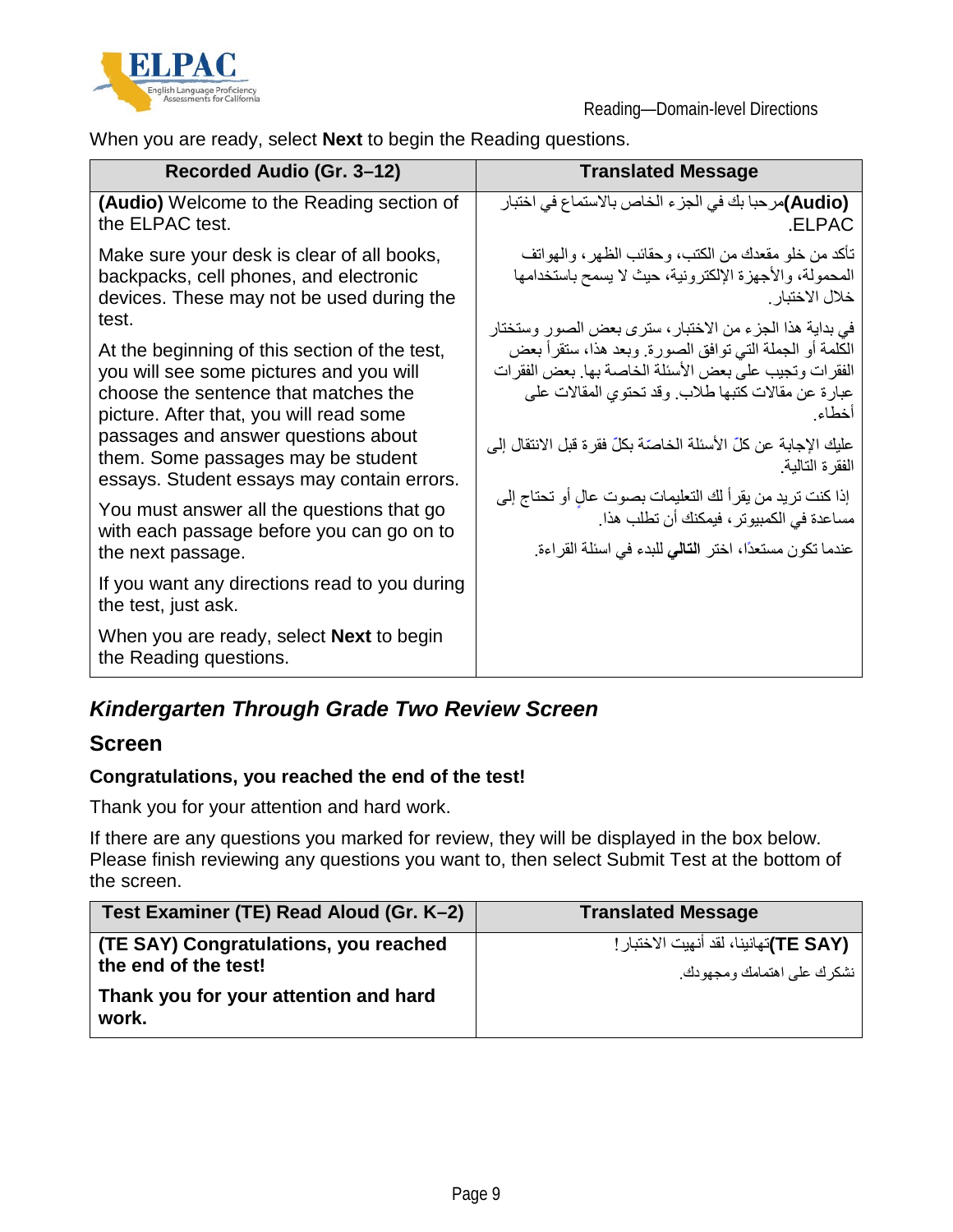

### *Grades Three Through Twelve Review Screen*

#### **Screen**

#### **Congratulations, you reached the end of the test!**

Thank you for your attention and hard work.

If there are any questions you marked for review, they will be displayed in the box below. Please finish reviewing any questions you want to, then select Submit Test at the bottom of the screen.

| Recorded Audio (Gr. 3-12)               | <b>Translated Message</b>                                                                                         |
|-----------------------------------------|-------------------------------------------------------------------------------------------------------------------|
| N/A (No recorded audio for this screen) | (Screen text)تهانينا، لقد أنهيت الاختبار!                                                                         |
|                                         | نشكر ك على اهتمامك و مجهو دك.                                                                                     |
|                                         | إذا كانت هناك أي أسئلة قمت بتحديدها من أجل المر اجعة، فإنه                                                        |
|                                         | سوف يتم عرضها في المربع أدناه. يرجى الانتهاء من مراجعة<br>الأسئلة التي تريدها، ثم اضغط زر تقديم الاختبار في الجزء |
|                                         | الأسفل من الشاشة.                                                                                                 |

## **Reading—task type directions**

| <b>Task</b>                                 | Grade        | <b>Message</b>                                                                                                                                                                                                                                                                                                                                                                 | <b>Translated</b><br><b>Message</b>                                                                                                                                                                                                                                                                                                                 |
|---------------------------------------------|--------------|--------------------------------------------------------------------------------------------------------------------------------------------------------------------------------------------------------------------------------------------------------------------------------------------------------------------------------------------------------------------------------|-----------------------------------------------------------------------------------------------------------------------------------------------------------------------------------------------------------------------------------------------------------------------------------------------------------------------------------------------------|
| Read-Along Word<br>with Scaffolding         | Kindergarten | We are going to read<br>together.                                                                                                                                                                                                                                                                                                                                              | سنقر أ سو يًا.                                                                                                                                                                                                                                                                                                                                      |
| <b>Read-Along Story</b><br>with Scaffolding | Grades K-1   | We are going to read<br>together.<br>[Prompt language]<br>should remain in<br>English <sub>1</sub><br>Point to where we<br>should start reading.<br>We will start reading<br>here. Put your finger<br>here. Follow along<br>with your finger as I<br>read.<br>[Prompt language<br>should remain in<br>English]<br>Now I will read the<br>story to you. Listen<br>while I read. | سنقر أ سو يًا.<br>[يجب أن تظل اللغة الإنجليزية<br>هي اللغة المستخدمة في<br>الإجابة]<br>أشر إلى المكان الذي يجب أن<br>نبدأ منه القر اءة.<br>سنقرأ سويًا. ضع اصبعك هنا.<br>ضع أصبعك على الكلمات<br>التي أقوم بقراءتها.<br>[يجب أن تظل اللغة الإنجليز ية<br>هي اللغة المستخدمة في<br>الإجابة]<br>سأقوم بقراءة القصىة لك.<br>استمع عندما أقوم بالقراءة. |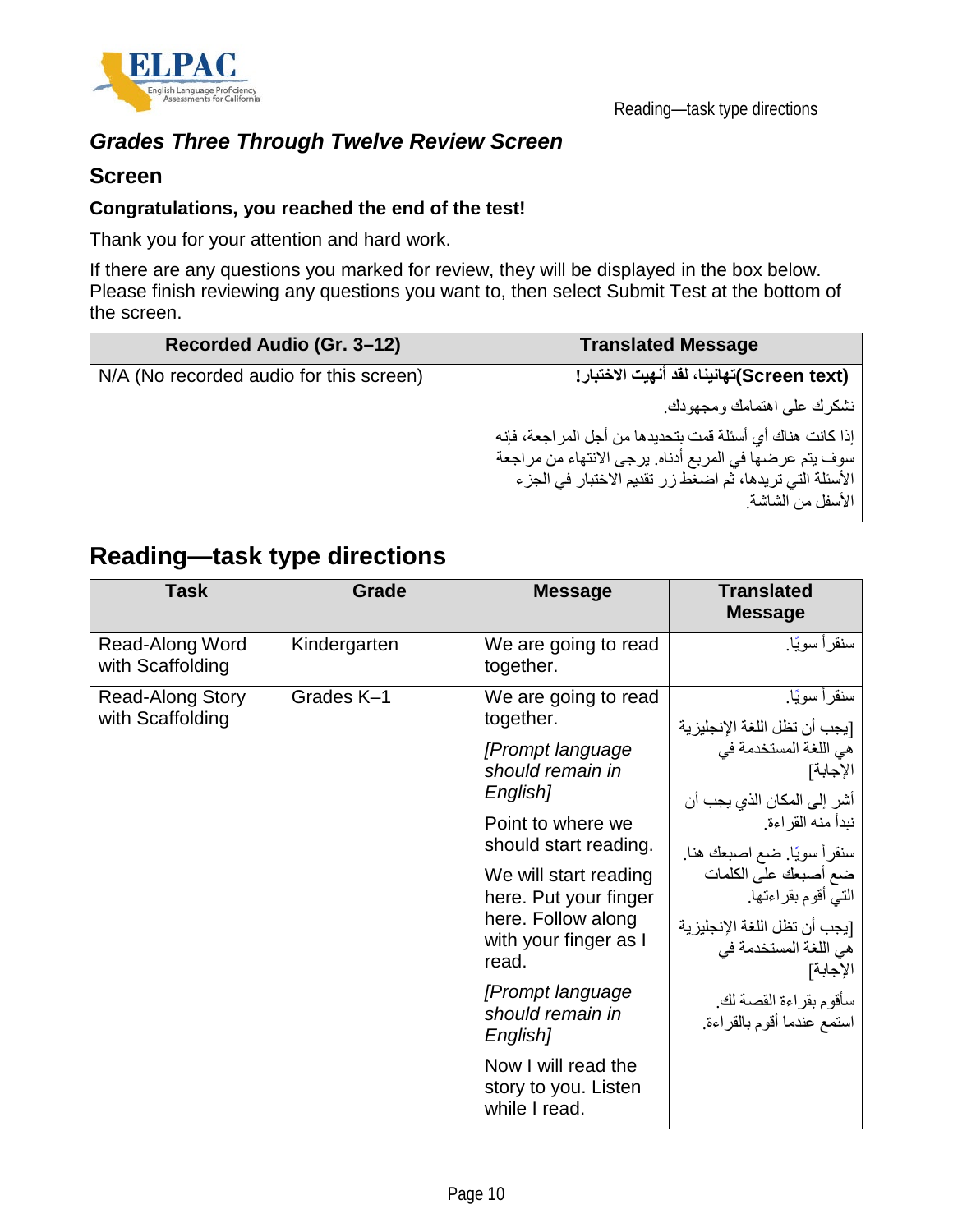

## Reading—task type directions (*continuation one*)

| <b>Task</b>                              | <b>Grade</b> | <b>Message</b>                                                                                                          | <b>Translated</b><br><b>Message</b>                                               |
|------------------------------------------|--------------|-------------------------------------------------------------------------------------------------------------------------|-----------------------------------------------------------------------------------|
| Read-Along<br>Information                | Grades K-1   | Now we are going to<br>read together. Listen<br>while I read.                                                           | سنقوم الآن بالقراءة سويًا.<br>استمع عندما أقوم بالقراءة.                          |
| Read and Choose a<br>Word                | Grade 1      | Look at the picture.<br>Point to the word<br>that matches the<br>picture.                                               | انظر إلى الصورة. أشر إلى<br>الكلمات التي توافق الصورة.                            |
| Read and Choose a<br>Word                | Grade 2      | Look at the picture.<br>Choose the word<br>that matches the<br>picture.                                                 | انظر إلى الصورة. اختر<br>الكلمة التي توافق الصورة.                                |
| Read and Choose a<br>Sentence            | Grade 1      | Look at the picture.<br>Point to the sentence<br>that matches the<br>picture.                                           | انظر إلى الصورة. أشر إلى<br>الكلمات التي توافق الصورة.                            |
| Read and Choose a<br>Sentence            | Grades 2-12  | Look at the picture.<br>Choose the<br>sentence that<br>matches the picture.                                             | انظر إلى الصورة. اختر<br>االجملة التي توافق الصورة.                               |
| Read a Short<br>Informational<br>Passage | Grade 1      | Now you are going<br>to read a text on<br>your own. I will ask<br>you some questions<br>about what you have<br>read.    | ستقر أ الآن النص بنفسك.<br>سأطرح عليك بعض الأسئلة<br>عن النص الذي قر أته.         |
| Read a Short<br>Informational<br>Passage | Grades 2-12  | Read the text, then<br>answer the<br>questions.                                                                         | اقرأ النص، ثم أجب على<br>الاسئلة                                                  |
| Read a Student<br>Essay                  | Grades 3-12  | A student has written<br>an essay. The essay<br>may include errors.<br>Read the essay,<br>then answer the<br>questions. | كتب طالب مقالاً. وقد يحتوي<br>المقال على أخطاء. اقرأ<br>النص، ثم أجب على الاسئلة. |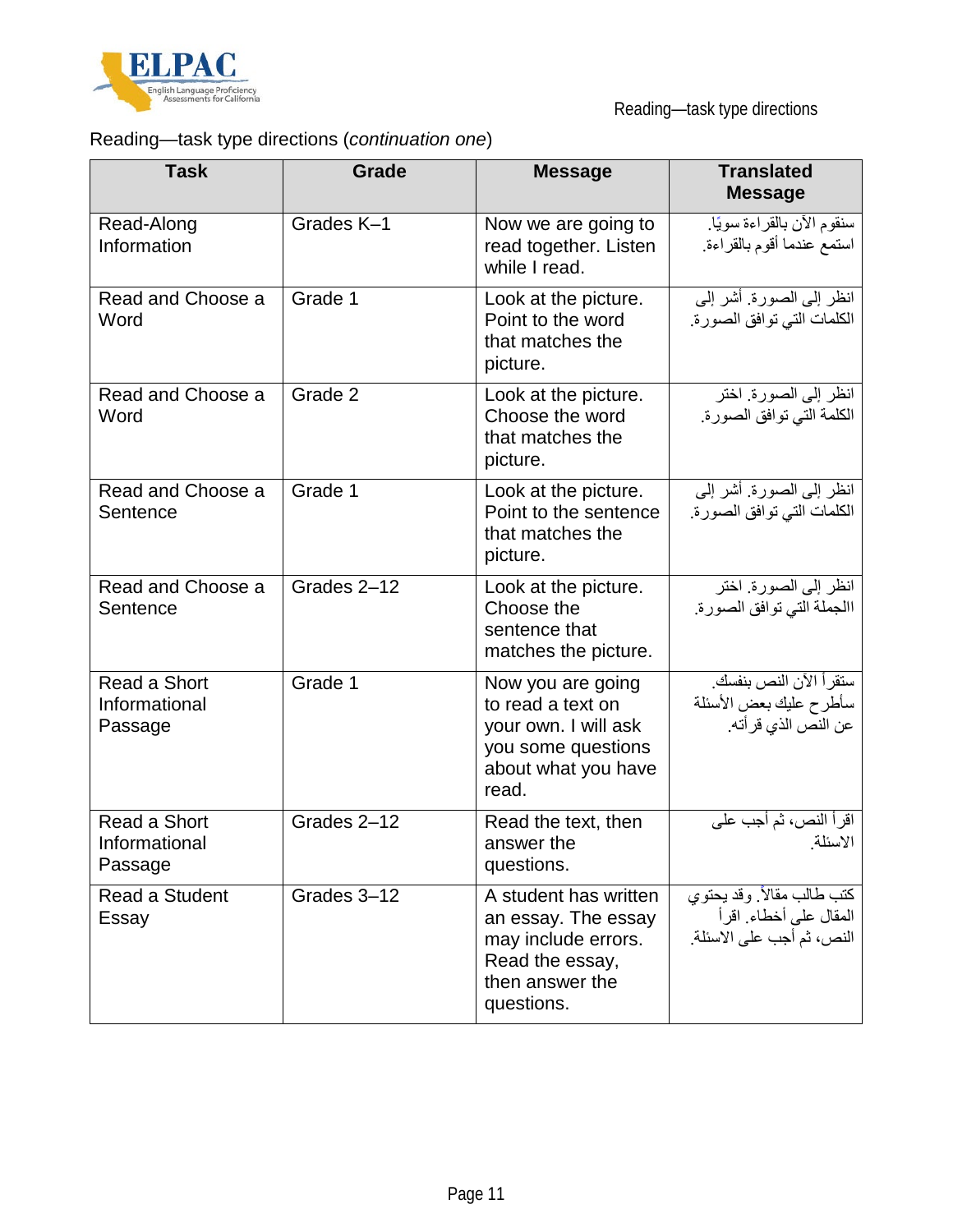

#### Reading—task type directions (*continuation two*)

| <b>Task</b>                         | Grade       | <b>Message</b>                                                                                                         | <b>Translated</b><br><b>Message</b>                                            |
|-------------------------------------|-------------|------------------------------------------------------------------------------------------------------------------------|--------------------------------------------------------------------------------|
| Read a Literary<br>Passage          | Grade 1     | Now you are going<br>to read a story on<br>your own. Then you<br>will answer<br>questions about<br>what you have read. | اقر أ الآن القصــة بنفسك.<br>سأطرح عليك بعض الأسئلة<br>عن النص الذي قر أته.    |
| Read a Literary<br>Passage          | Grades 2-12 | Read the story, then<br>answer the<br>questions.                                                                       | اقرأ النص، ثم أجب على<br>الأسئلة <sub>.</sub>                                  |
| Read an<br>Informational<br>Passage | Grade 1     | Now you will read a<br>text on your own.<br>Then you will answer<br>some questions<br>about what you have<br>read.     | اقر أ الآن النص بنفسك. اجب<br>على بعض الأسئلة المطروحة<br>عن النص الذي قر أته. |
| Read an<br>Informational<br>Passage | Grades 2-12 | Read the text, then<br>answer the<br>questions.                                                                        | اقرأ النص، ثم أجب على<br>الاسئلة                                               |

# **Writing—Domain-level Directions**

## *Kindergarten Through Grade Two*

#### **Screen**

(No screen—all on paper)

| Test Examiner (TE) Read Aloud (Gr. K-2)                                                                                         | <b>Translated Message</b>                                                                                                                    |
|---------------------------------------------------------------------------------------------------------------------------------|----------------------------------------------------------------------------------------------------------------------------------------------|
| (TE SAY) Today, you will take the ELPAC<br>Writing test. If you are unsure of how to<br>respond to a question, just respond the | (TE SAY) سيُجري اليوم اختبار الكتابة في ELPAC. إذا<br>لَم تكن متأكدًا من الإجابة على إحدى الاسئلة، فقط أجب أفضل<br>إجابة بمكنك التفكبر  بها. |
| best you can.<br>In this part of the test, you will write your<br>answers to some questions on paper.                           | في هذا الجزء من الاختبار، سوف تقوم بكتابة إجاباتك على<br>بعض الأسئلة على ورقة.<br>و يمكن أن تطلب إعادة السؤال مر ة ثانية.                    |
| If you need any questions repeated, just<br>ask.                                                                                | سوف تبدأ أسئلة الكتابة الآن                                                                                                                  |
| You will now begin the Writing questions.                                                                                       |                                                                                                                                              |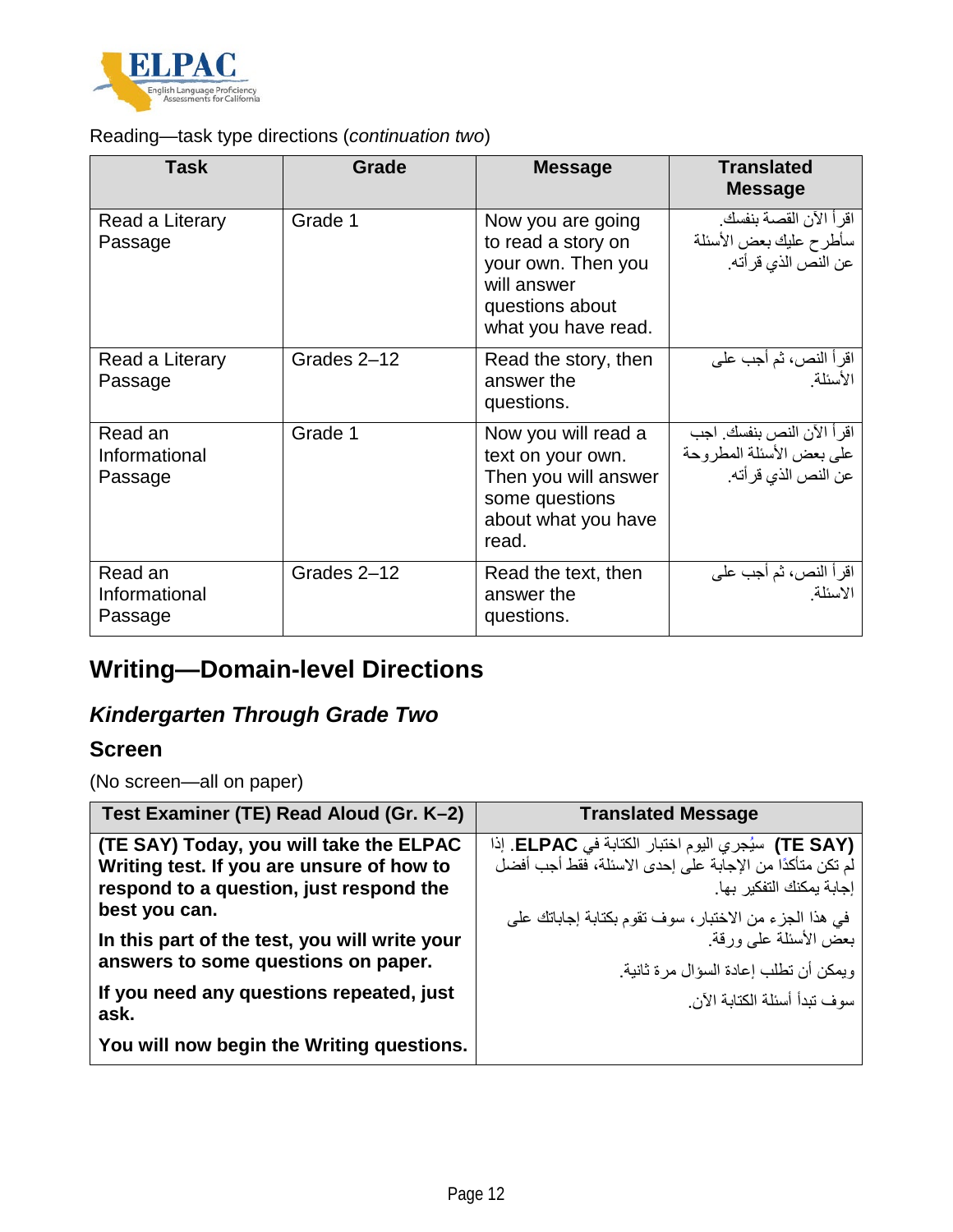



### *Grades Three Through Twelve*

#### **Screen**

Welcome to the Writing section of the ELPAC test.

Make sure your desk is clear of all books, backpacks, cell phones, and electronic devices. These may not be used during the test.

Each question on the Writing test has a  $\bullet$  PLAY button. You can use the  $\bullet$  PLAY button at any time to hear the questions again.

In this part of the test you will type your responses to questions in the boxes provided.

When you are ready, select **Next** to begin the Writing questions. Make sure to answer all questions in English.

| Recorded Audio (Gr. 3-12)                                                                                                                             | <b>Translated Message</b>                                                                                                          |
|-------------------------------------------------------------------------------------------------------------------------------------------------------|------------------------------------------------------------------------------------------------------------------------------------|
| (Audio) Welcome to the Writing section of<br>the ELPAC test.                                                                                          | (Audio) مرحبا بك في الجزء الخاص بالكتابة في اختبار<br>.ELPAC                                                                       |
| Make sure your desk is clear of all books,<br>backpacks, cell phones, and electronic<br>devices. These may not be used during the                     | تأكد من خلو مقعدك من الكتب، وحقائب الظهر ، والمهواتف<br>المحمولة، والأجهزة الإلكترونية، حيث لا يسمح باستخدامها<br>خلال الاختبار    |
| test.<br>Each question on the Writing test has a $\bullet$<br>PLAY button. You can use the $\bullet$ PLAY<br>button at any time to hear the questions | يوجد لكل سؤال في اختبار الاستماع ♦ زر تشغيل. يمكنك<br>استخدام @ زر التشغيل في أي وقت لسماع السؤال مرة<br>ثانبة                     |
| again.                                                                                                                                                | وفي هذا الجزء من الاختبار، سوف تكتب إجاباتك على الأسئلة<br>في المربعات المتاحة.                                                    |
| In this part of the test you will type your<br>responses to questions in the boxes<br>provided.                                                       | عندما تكون مستعدًا، اختر ا <b>لتالي</b> للبدء في اسئلة الكتابة <sub>.</sub> تأكد<br>من الإجابة على جميع الأسئلة باللغة الإنجليزية. |
| When you are ready, select <b>Next</b> to begin<br>the Writing questions. Make sure to answer<br>all questions in English.                            |                                                                                                                                    |

### *Grades Three Through Twelve Review Screen*

#### **Screen**

#### **Congratulations, you reached the end of the test!**

Thank you for your attention and hard work.

If there are any questions you marked for review, they will be displayed in the box below. Please finish reviewing any questions you want to, then select Submit Test at the bottom of the screen.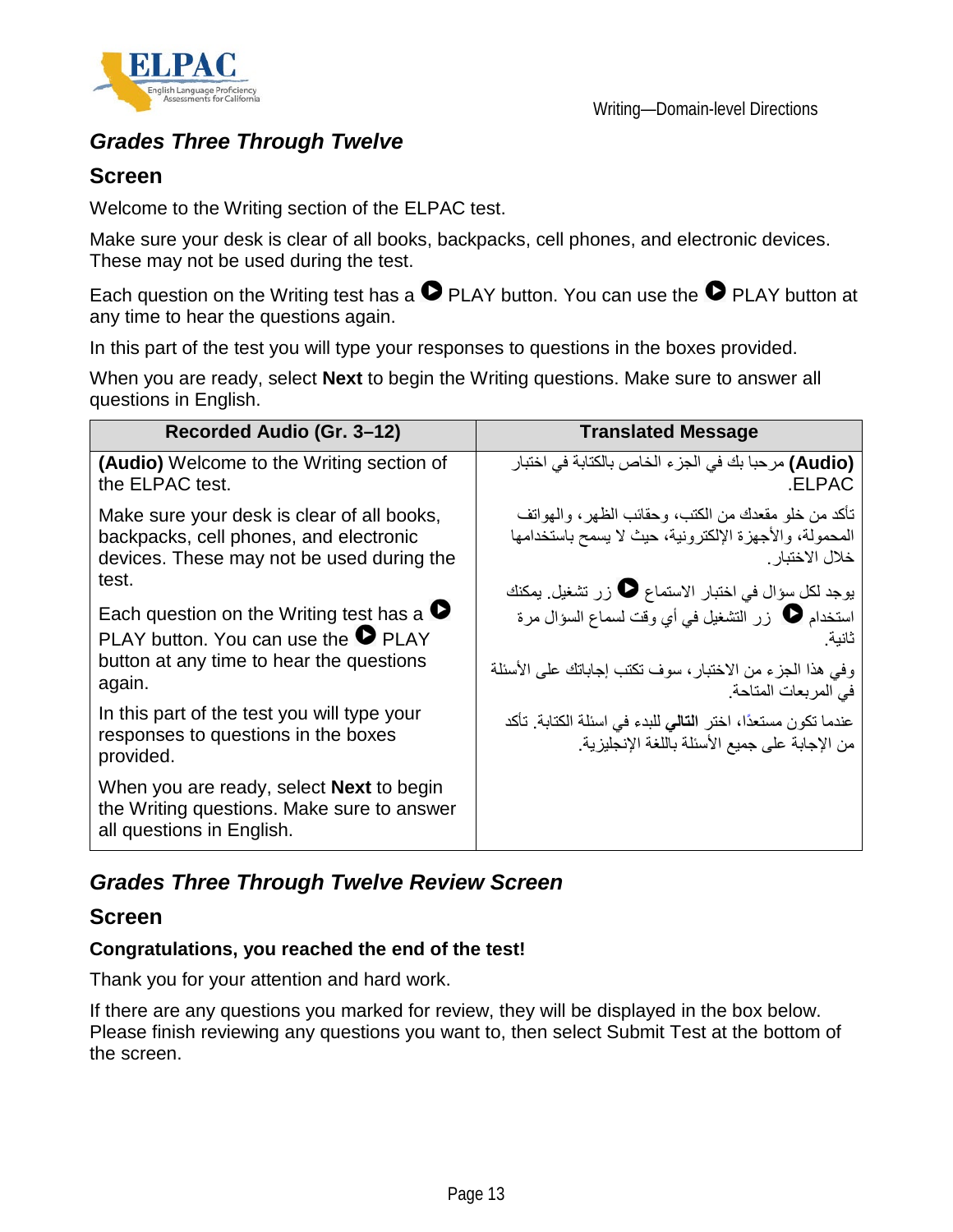

Writing—task type directions

| Recorded Audio (Gr. 3-12)               | <b>Translated Message</b>                                  |
|-----------------------------------------|------------------------------------------------------------|
| N/A (No recorded audio for this screen) | (Screen text)تهانينا، لقد أنهيت الاختبار.                  |
|                                         | نشكرك على اهتمامك ومجهودك.                                 |
|                                         | إذا كانت هناك أي أسئلة قمت بتحديدها من أجل المر اجعة، فإنه |
|                                         | سوف يتم عرضها في المربع أدناه. يرجى الانتهاء من مراجعة     |
|                                         | الأسئلة الَّتي تريدها، ثم اضغط زر تقديم الاختبار في الجزء  |
|                                         | الأسفل من الشاشة.                                          |

# **Writing—task type directions**

| Task                                              | Grade      | <b>Message</b>                                                                                                               | Translated<br><b>Message</b>                                                              |
|---------------------------------------------------|------------|------------------------------------------------------------------------------------------------------------------------------|-------------------------------------------------------------------------------------------|
| Label a Picture-<br>Word, with<br>Scaffolding     | Grades K-1 | Now we are going to<br>write some letters<br>and words together.                                                             | سنقوم الأن بكتابة بعض<br>الحروف والكلمات سويًا.                                           |
| Write a Story<br>Together with<br>Scaffolding     | Grades K-2 | We are going to<br>write a story<br>together.                                                                                | سنقوم بكتابة قصة سويًا.                                                                   |
| Write an<br><b>Informational Text</b><br>Together | Grades 1-2 | Now I am going to<br>tell you some<br>information. Listen<br>carefully. Then we<br>will write about what<br>we have learned. | سأقدم لك الأن بعض<br>المعلومات استمع جيدًا فم<br>اكتب مستخدمًا المعلو مات<br>المتاحة لدبك |
| Describe a Picture                                | Grade 1    | In this part of the<br>test, you will write a<br>sentence on your<br>own.                                                    | وفي هذا الجزء من الاختبار ،<br>سوف تقوم بكتابة جملة بنفسك.                                |
| Describe a Picture                                | Grade 2    | Write about what is<br>happening in the<br>picture.                                                                          | اكتب عمّا تراه في الصورة.                                                                 |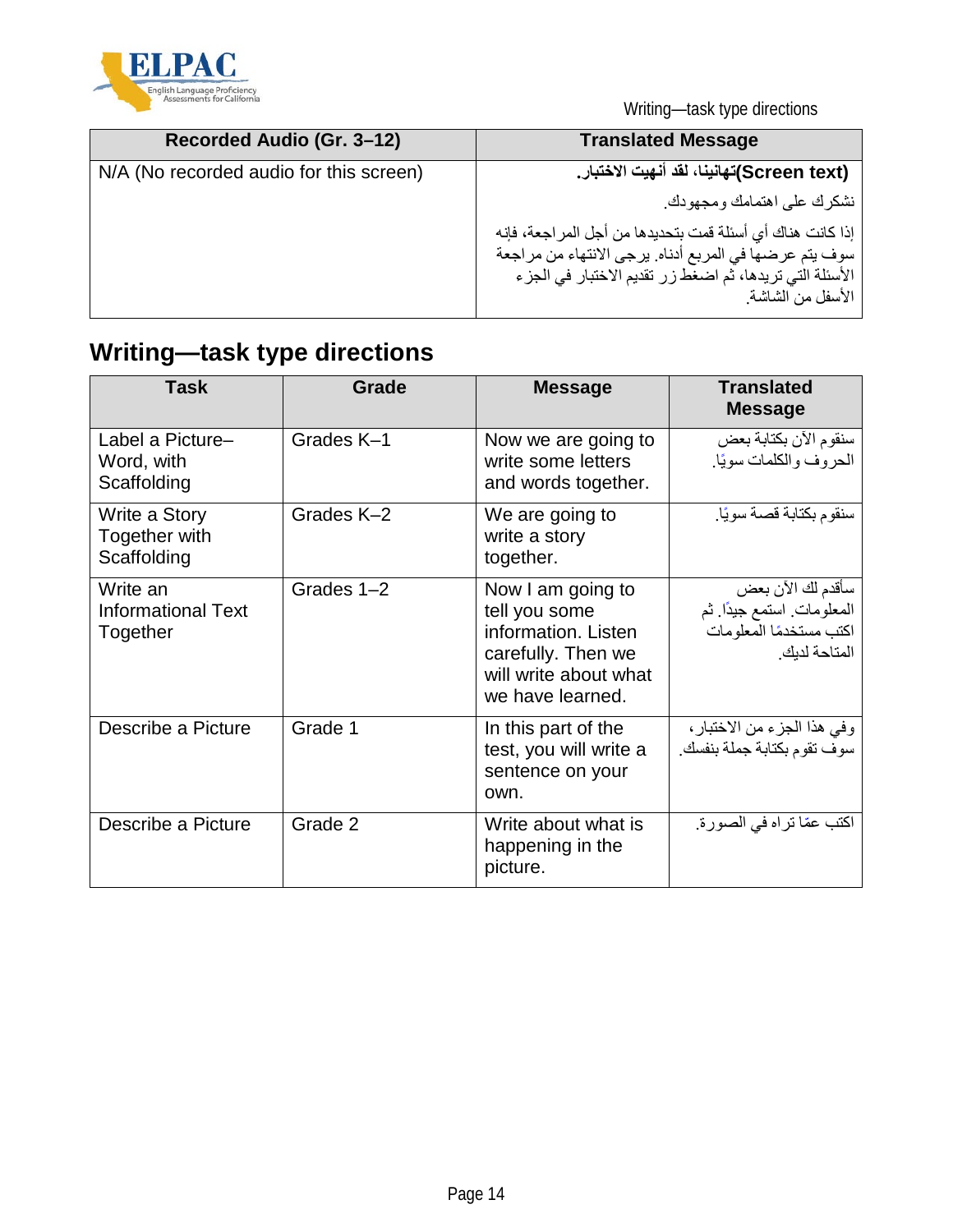

## Writing—task type directions (*continuation one*)

| <b>Task</b>                  | Grade       | <b>Message</b>                                                                                                                                                                                                                                                                                           | <b>Translated</b><br><b>Message</b>                                                                                                                                                                                          |
|------------------------------|-------------|----------------------------------------------------------------------------------------------------------------------------------------------------------------------------------------------------------------------------------------------------------------------------------------------------------|------------------------------------------------------------------------------------------------------------------------------------------------------------------------------------------------------------------------------|
| Describe a Picture           | Grades 3-12 | Imagine that you and<br>a partner are going<br>to describe a picture.<br>Your partner has<br>started writing a<br>paragraph about the<br>picture. The<br>paragraph may<br>contain errors. Read<br>your partner's<br>paragraph and then<br>follow the directions<br>for answering the<br>two questions.   | تخيل أنك وشر يكك تصفان<br>صورة. بدأ شريكك بكتابة فقرة<br>عن الصورة. قد تحتوي الفقرة<br>على أخطاء. اكتب فقر ة<br>شريكك، ثم اتبع التعليمات<br>الخاصة بالإجابة على سؤالين.                                                      |
| Write About an<br>Experience | Grade 1     | You are going to<br>write in English<br>about something that<br>happened to you.<br>[Prompt should<br>remain in English]<br>You should write<br>$\bullet$<br>at least one<br>complete<br>sentence.<br>Use descriptions,<br>$\bullet$<br>details, and<br>examples to<br>make your writing<br>interesting. | اكتب باللغة الإنجليز ية عن<br>شيء حدثٍ لك.<br>[يجب أن تظل اللغة الإنجليزية<br>هي اللغة المستخدمة في<br>الإجابة]<br>●     اكتب على الأقل جملة<br>واحدة كاملة.<br>• استخدم توصيفات<br>وتفاصيل وأمثلة لجعل<br>كتابتك تبدو شيقة. |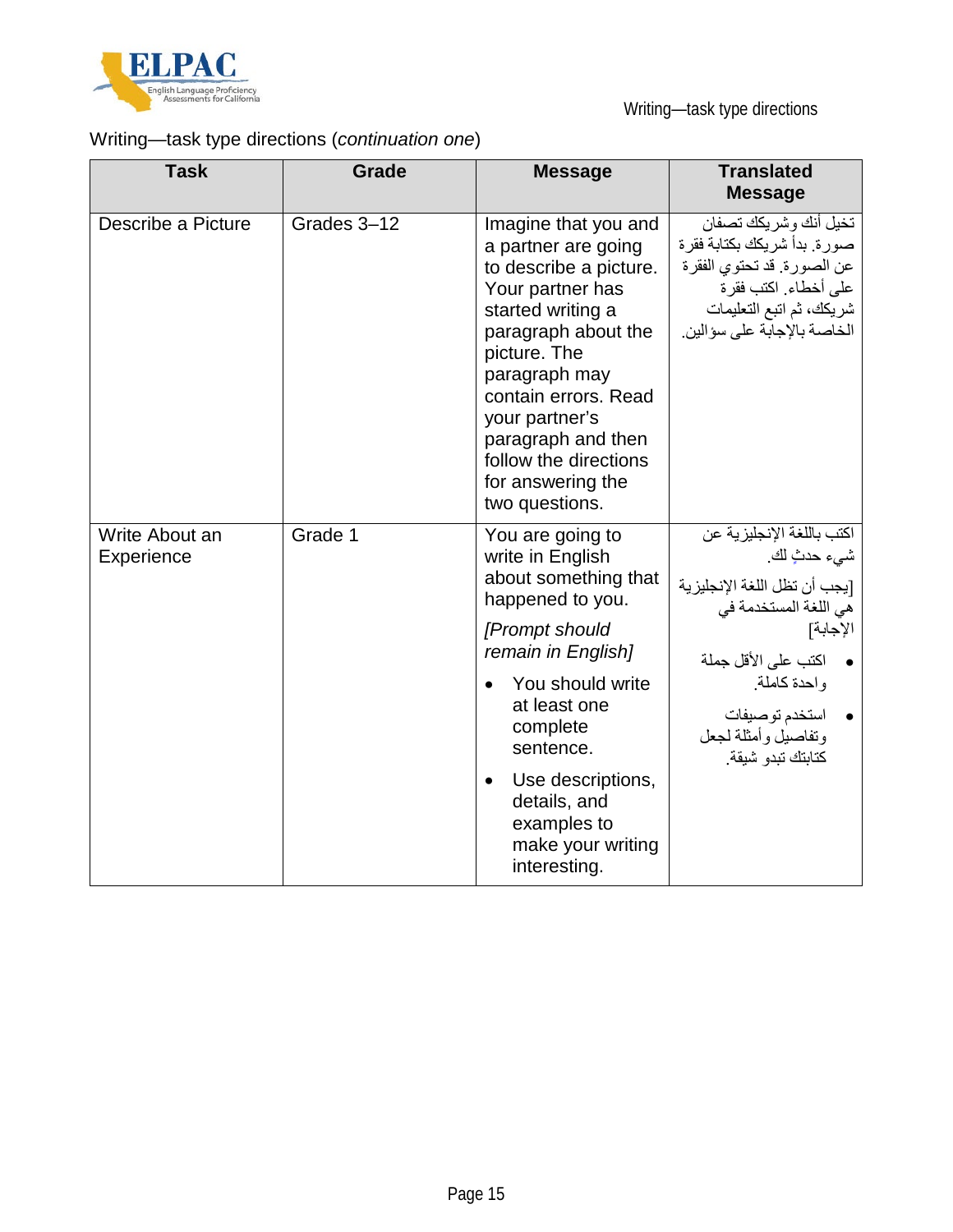

## Writing—task type directions (*continuation two*)

| <b>Task</b>                  | <b>Grade</b> | <b>Message</b>                                                                                                  | <b>Translated</b><br><b>Message</b>                                                                           |
|------------------------------|--------------|-----------------------------------------------------------------------------------------------------------------|---------------------------------------------------------------------------------------------------------------|
| Write About an<br>Experience | Grade 2      | You are going to<br>write a paragraph in<br>English about your<br>personal experience.                          | اكتب فقر ة باللغة الإنجليز ية<br>عن تجر بتك الشخصية.<br>[يجب أن تظل اللغة الإنجليزية<br>هي اللغة المستخدمة في |
|                              |              | [Prompt should<br>remain in English]                                                                            | الإجابة]<br>•     يجب أن تتكون الفقر ة                                                                        |
|                              |              | Your paragraph<br>$\bullet$<br>should include at                                                                | التي تكتبها من ثلاث<br>جمل على الأقل.                                                                         |
|                              |              | least three<br>complete<br>sentences.                                                                           | استخدم توصبفات<br>وتفاصلل وأمثلة لجعل<br>كتابتك شيقة                                                          |
|                              |              | Use descriptions,<br>$\bullet$<br>details, and<br>examples to<br>make your writing<br>interesting.              | تأكد من خلو الفقرة من<br>أخطاء لغوية وإملائية،<br>وتأكد من الترقيم بما في<br>ذلك استخدام حروف<br>كبير ة.      |
|                              |              | Check your<br>$\bullet$<br>writing for correct<br>grammar, capital<br>letters,<br>punctuation, and<br>spelling. | لا تكتب خارج المربع.<br>ير جي تحسين الخط.                                                                     |
|                              |              | Do not write<br>$\bullet$<br>outside the box.<br>Please write<br>neatly.                                        |                                                                                                               |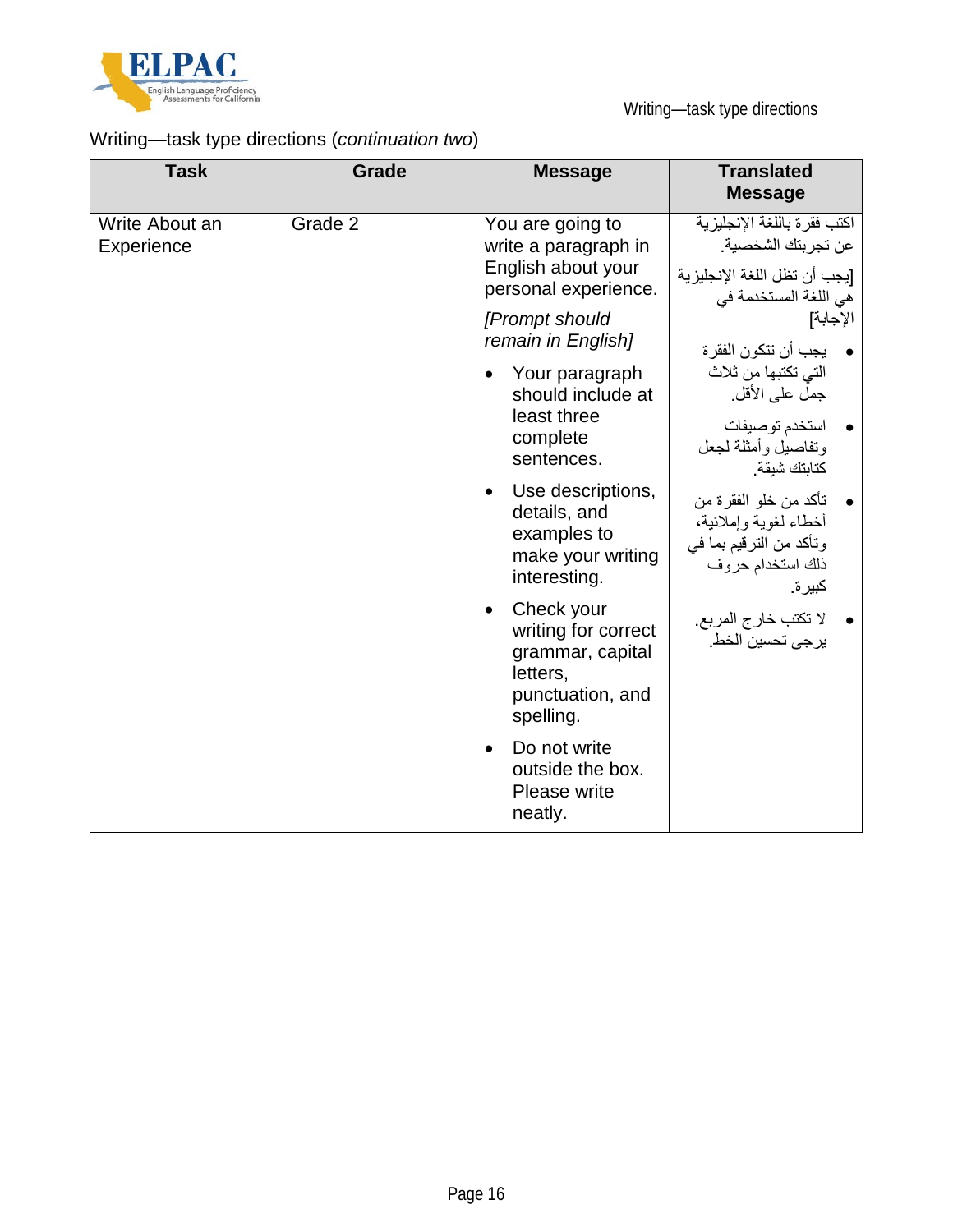

## Writing—task type directions (*continuation three*)

| Grades 3-12<br>Write About an<br>In the following box,<br>Experience<br>you are going to<br>write a paragraph in<br>English about your<br>personal experience.<br>[Recording of prompt<br>is in English]                                                                                                                                                                                                                                                                                                                                                                                           | <b>Task</b> | Grade | <b>Message</b> | <b>Translated</b><br><b>Message</b>                                                                                                                                      |
|----------------------------------------------------------------------------------------------------------------------------------------------------------------------------------------------------------------------------------------------------------------------------------------------------------------------------------------------------------------------------------------------------------------------------------------------------------------------------------------------------------------------------------------------------------------------------------------------------|-------------|-------|----------------|--------------------------------------------------------------------------------------------------------------------------------------------------------------------------|
| التي تكتبها من ثلاث جمل<br>should include at<br>على الأقل، ويجب أن<br>least three<br>يكون لمها بدابة ووسط<br>complete<br>ونهاية.<br>sentences and<br>استخدم توصيفات<br>should have a<br>وتفاصيل وأمثلة لجعل<br>beginning, a<br>كتابتك تبدو شيقة.<br>middle, and an<br>تأكد من خلو الفقرة من<br>end.<br>أخطاء لغوية وإملائية،<br>Use descriptions,<br>$\bullet$<br>وتأكد من الترقيم بما في<br>details, and<br>ذلك استخدام حروف<br>examples to<br>كبير ة.<br>make your writing<br>interesting.<br>Check your<br>writing for correct<br>grammar, capital<br>letters,<br>punctuation, and<br>spelling. |             |       | Your paragraph | في المربع التالي، اكتب فقرة<br>باللغة الإنجليزية عن تجربتك<br>الشخصبة<br>[يجب أن تظل اللغة الإنجليزية<br>هي اللغة المستخدمة في<br>الإجابة]<br>•     يجب أن تتكون الفقر ة |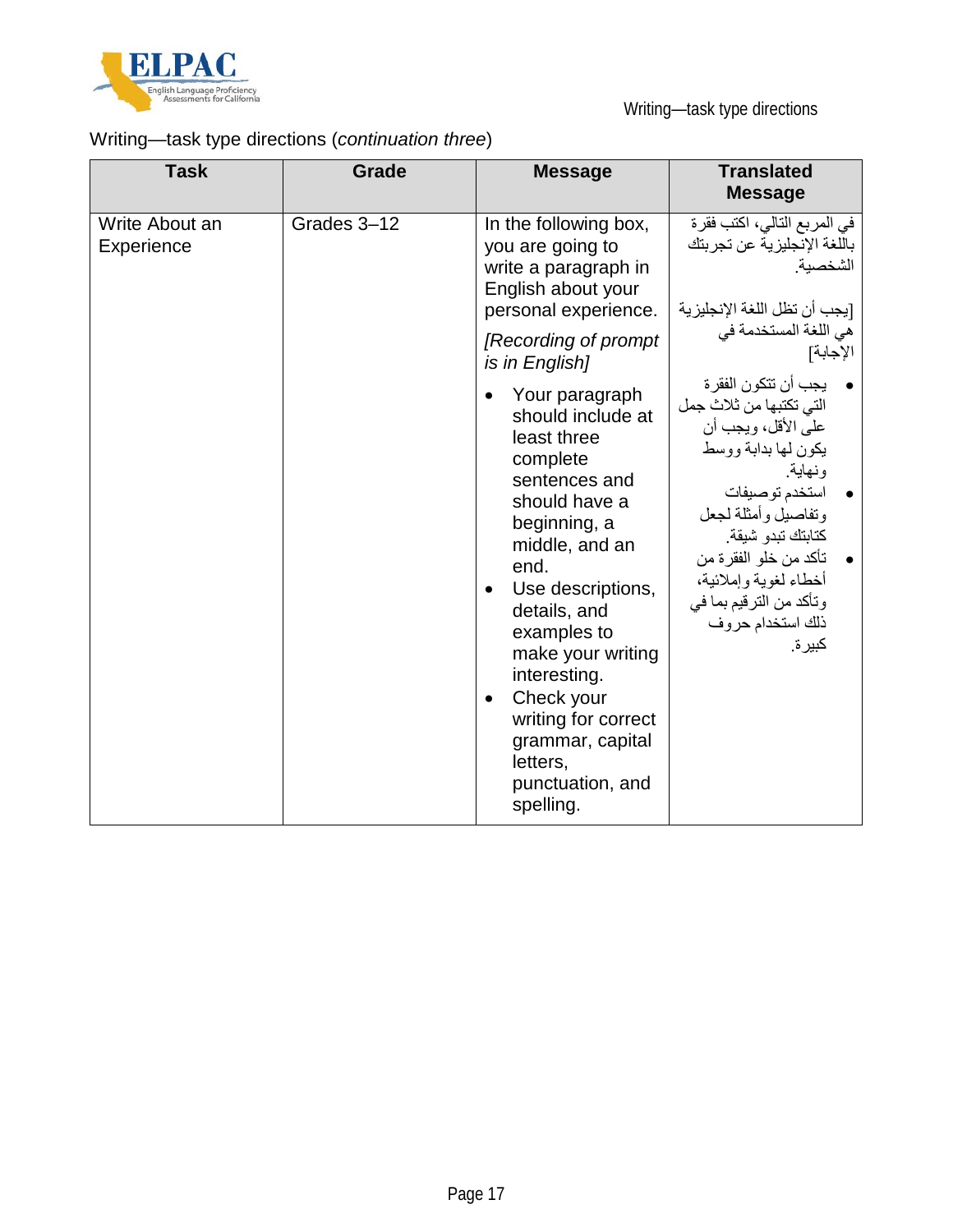

## Writing—task type directions (*continuation four*)

| <b>Task</b>                                   | <b>Grade</b> | <b>Message</b>                                                                                                                                                                                                                                              | <b>Translated</b><br><b>Message</b>                                                                                                                                           |
|-----------------------------------------------|--------------|-------------------------------------------------------------------------------------------------------------------------------------------------------------------------------------------------------------------------------------------------------------|-------------------------------------------------------------------------------------------------------------------------------------------------------------------------------|
| <b>Write About</b><br>Academic<br>Information | Grades 3-5   | Imagine that you are<br>writing a description<br>with a classmate.<br>Your classmate filled<br>in information in a<br>graphic organizer.<br>Read the details in<br>the graphic<br>organizer. Then use<br>the information to<br>answer the two<br>questions. | تخيل أنك تكتب وصفًا مع<br>ز میل در اسة. کتب ز میل<br>الدراسة عن منظم رسوم<br>بيانية. اقر أ التفاصيل الخاصة<br>بمنظم رسوم بيانية. واستخدم<br>المعلومات للإجابة على<br>سو الين. |
| <b>Write About</b><br>Academic<br>Information | Grades 6-12  | Imagine that you are<br>working on a group<br>project. Some<br>members of your<br>group have created<br>a graphic organizer.<br>Use the information<br>in the graphic<br>organizer to answer<br>the two questions.                                          | تخيل أنك نعمل علىي مشروع<br>جماعي. قام بعض أعضاء<br>مجموعتك بإنشاء منظم رسوم<br>بيانية استخدم معلومات<br>الرسوم البيانية للإجابة على<br>سؤ الين.                              |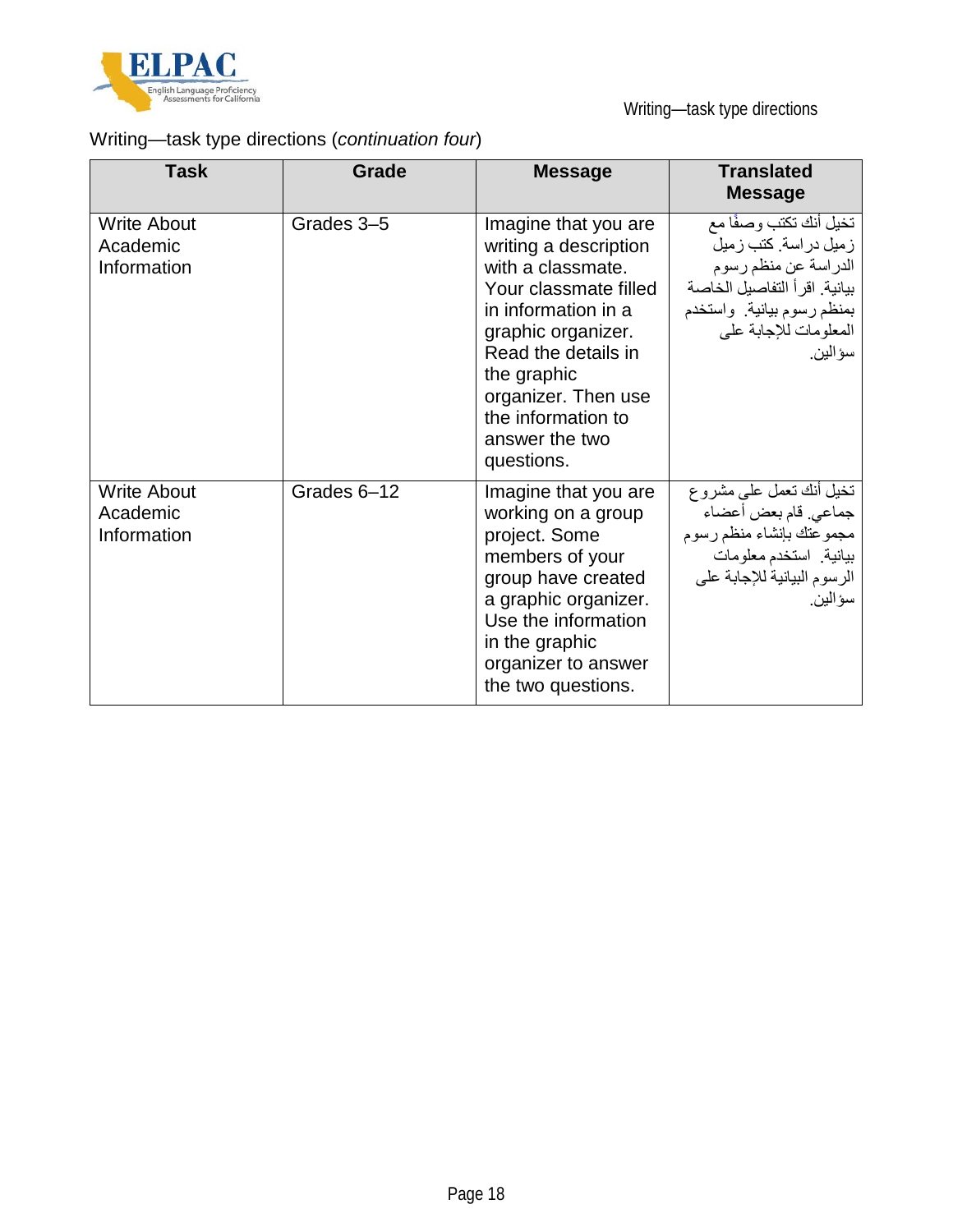

## Writing—task type directions (*continuation five*)

| <b>Task</b>        | <b>Grade</b> | <b>Message</b>                                                                                                          | <b>Translated</b><br><b>Message</b>                                                                                                                     |
|--------------------|--------------|-------------------------------------------------------------------------------------------------------------------------|---------------------------------------------------------------------------------------------------------------------------------------------------------|
| Justify an Opinion | Grades 3-5   | In the following box,<br>you are going to<br>write at least one<br>paragraph in English<br>about an important<br>issue. | في المربع التالي، اكتب فقرة<br>واحدة على الأقل باللغة<br>الإنجليزية عن قضية مهمة.<br>[يجب أن تظل اللغة الإنجليز ية<br>هي اللغة المستخدمة في<br>الإجابة] |
|                    |              | [Recording of prompt]<br>is in English]                                                                                 | •    فكر في ما تريد أن تكتبه<br>قبل أن تبدأ في الكتابة.                                                                                                 |
|                    |              | Think about what<br>you will write<br>before you begin<br>writing.                                                      | • اذكر رأيك بوضوح،<br>واذكر سببين أو أكثر<br>لتدعم وجهة نظرك                                                                                            |
|                    |              | State your<br>$\bullet$<br>opinion clearly<br>and give two or<br>more reasons to<br>support your                        | يجب أن تتكون الفقر ة<br>التي تكتبها من ثلاث<br>جمل على الأقل.<br>تأكد من خلو الفقرة من<br>أخطاء لغوية وإملائية،                                         |
|                    |              | opinion.<br>The paragraph<br>$\bullet$<br>should include at<br>least three<br>complete<br>sentences.                    | وتأكد من الترقيم بما في<br>ذلك استخدام حروف<br>كبير ة.                                                                                                  |
|                    |              | Check your<br>$\bullet$<br>writing for correct<br>grammar, capital<br>letters,<br>punctuation, and<br>spelling.         |                                                                                                                                                         |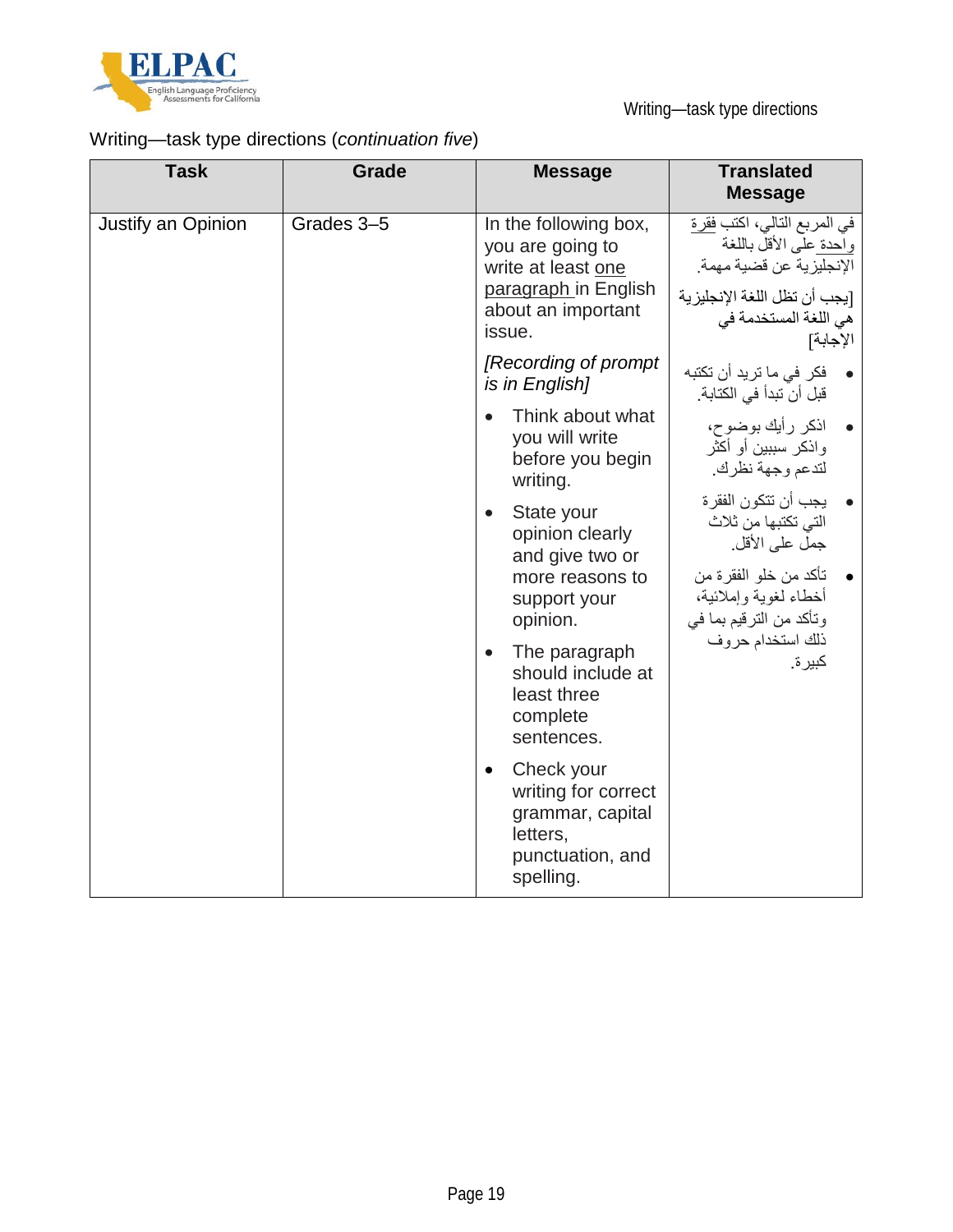

## Writing—task type directions (*continuation six*)

| <b>Task</b>        | <b>Grade</b> | <b>Message</b>                                                                                                           | <b>Translated</b><br><b>Message</b>                                                                                                                 |
|--------------------|--------------|--------------------------------------------------------------------------------------------------------------------------|-----------------------------------------------------------------------------------------------------------------------------------------------------|
| Justify an Opinion | Grades 6-12  | In the following box,<br>you are going to<br>write at least two<br>paragraphs in<br>English about an<br>important issue. | في المربع التالي، اكتب فقرتين<br>على الأقل باللغة الإنجليز ية<br>عن قضية مهمة.<br>[يجب أن تظل اللغة الإنجليزية<br>هي اللغة المستخدمة في<br>الإجابة] |
|                    |              | [Recording of prompt]<br>is in English]                                                                                  | فكر في ما تريد أن تكتبه<br>قبل أن تبدأ في الكتابة.                                                                                                  |
|                    |              | Think about what<br>you will write<br>before you begin<br>writing.                                                       | • اذكر رأيك بوضوح،<br>واذكر سببين أو أكثر<br>لتدعم وجهة نظرك<br>يجب أن تشتمل الفقر ات                                                               |
|                    |              | State your<br>$\bullet$<br>opinion clearly<br>and give two or<br>more reasons to<br>support your<br>opinion.             | على ثلاث جمل على<br>الأقل<br>تأكد من خلو الفقرات من<br>أخطاء لغوية وإملائية،<br>وتأكد من الترقيم بما في<br>ذلك استخدام حروف                         |
|                    |              | The paragraphs<br>$\bullet$<br>should include at<br>least three<br>complete<br>sentences.                                | كبير ة.                                                                                                                                             |
|                    |              | Check your<br>$\bullet$<br>writing for correct<br>grammar, capital<br>letters,<br>punctuation, and<br>spelling.          |                                                                                                                                                     |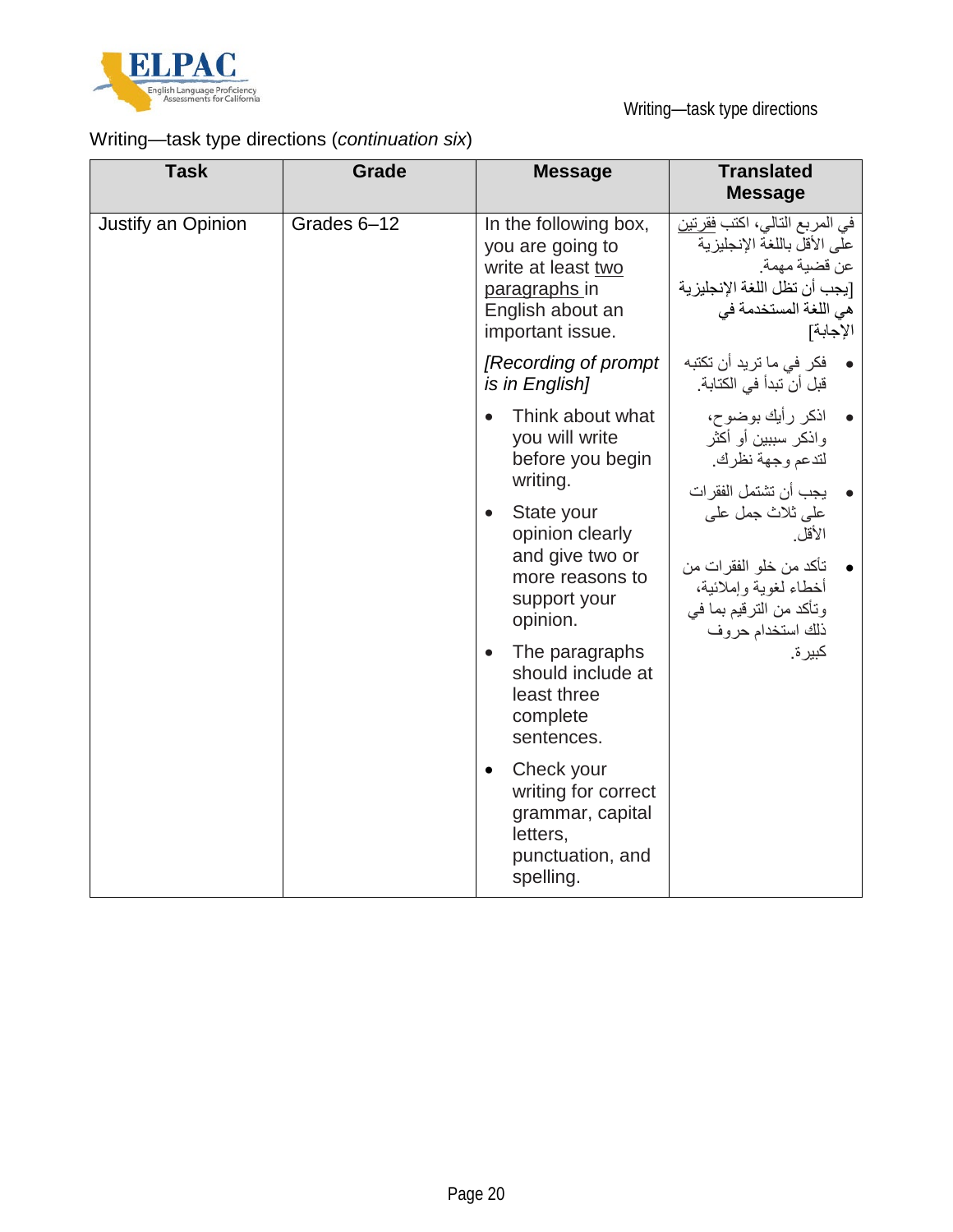

# **Speaking—Domain-level Directions**

## *Kindergarten Through Grade Two*

#### **Screen**

Speaking Test

| Spoken by Test Examiner (read aloud<br>from the DFA)                                                                                            | <b>Translated Message</b>                                 |
|-------------------------------------------------------------------------------------------------------------------------------------------------|-----------------------------------------------------------|
| Today, you will take the ELPAC test.                                                                                                            | سيُجري اليوم اختبار ELPAC. أولاً، سأسجّل دخولك.           |
| First, I am going to sign you in.                                                                                                               | [اتبع إجراءات تسجيل الدخول، بما في ذلك التحقق من التسجيل  |
| [Follow login directions, including the                                                                                                         | والصوت]                                                   |
| recording check and sound and audio                                                                                                             | تذكر أن تجيب على جميع الأسئلة باللغة الإنجليزية. ويمكن أن |
| check]                                                                                                                                          | تطلب إعادة السوال مرة ثانية. سنبدأ الآن.                  |
| Remember to answer all of the questions<br>in English. If you want me to repeat a<br>question, you can ask me to. Now we are<br>going to begin. |                                                           |

## *Grades Three Through Twelve*

#### **Screen**

Speaking Test

| Spoken by Test Examiner (read aloud<br>from the DFA)                                                                                            | <b>Translated Message</b>                                                                                                                                                     |
|-------------------------------------------------------------------------------------------------------------------------------------------------|-------------------------------------------------------------------------------------------------------------------------------------------------------------------------------|
| Today you will take the Speaking section<br>of the ELPAC. First, I am going to sign<br>you in.                                                  | سيُجِر ي اليوم اختبار الجزء الخاص بالتحدث من اختبار<br>ELPAC. أَو <sup>ْ </sup> لاً، سأسجّل دخو لك.                                                                           |
| [Follow login directions, including the<br>recording check and sound and audio<br>check]                                                        | [اتبع إجراءات تسجيل الدخول، بما في ذلك التحقق من التسجيل<br>والصوت.]<br>تذكر أن تجيب على جميع الأسئلة باللغة الإنجليزية. ويمكن أن<br>تطلب إعادة السوال مرة ثانية. سنبدأ الآن. |
| Remember to answer all of the questions<br>in English. If you want me to repeat a<br>question, you can ask me to. Now we are<br>going to begin. |                                                                                                                                                                               |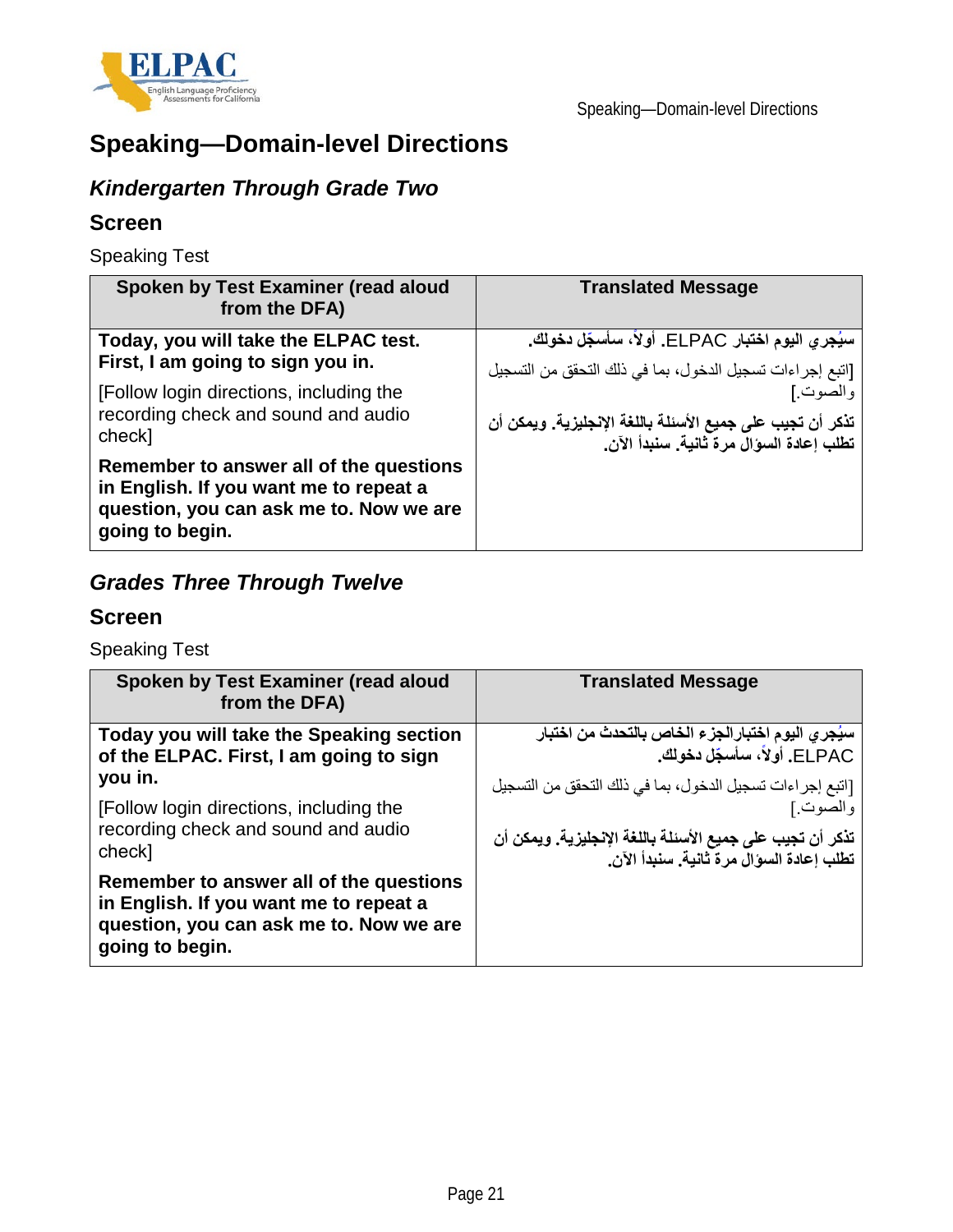

### *Kindergarten Through Grade 12 Review Screen*

#### **Screen**

#### **Congratulations, you reached the end of the test!**

Thank you for your attention and hard work.

If there are any questions you marked for review, they will be displayed in the box below. Please finish reviewing any questions you want to, then select Submit Test at the bottom of the screen.

| Spoken by Test Examiner (read aloud<br>from the DFA)                                    | <b>Translated Message</b>                                    |
|-----------------------------------------------------------------------------------------|--------------------------------------------------------------|
| This is the end of the Speaking test.<br>Thank you for your attention and hard<br>work. | هذه هي نـهايـة اختبار التحدّث _نشكرك على اهتمامك<br>.ومجهودك |

## **Speaking—task type directions**

| Task                    | Grade       | <b>Message</b>                                                                                                                                                                   | <b>Translated</b><br><b>Message</b>                                                                    |
|-------------------------|-------------|----------------------------------------------------------------------------------------------------------------------------------------------------------------------------------|--------------------------------------------------------------------------------------------------------|
| Talk About a Scene      | Grades K-12 | Look at the picture. I<br>am going to ask you<br>some questions<br>about it.                                                                                                     | انظر إلىي الصورة. سأطرح<br>عليك بعض الأسئلة.                                                           |
| <b>Speech Functions</b> | Grades 2-5  | I am going to tell you<br>about a situation that<br>could happen to you.<br>Then, tell me what<br>you would say.                                                                 | سأتحدث معك عن موقف قد<br>يحدث لك. ثم، أخبر ني ماذا<br>سنقو ل.                                          |
| <b>Speech Functions</b> | Grades 6-12 | I'm going to tell you<br>about a situation that<br>could happen to you.<br>Then, tell me what<br>you would say. Make<br>sure your answer is<br>appropriate for your<br>audience. | سوف أتحدث معك عن موقف<br>قد يحدث لك. ثم، أخبر ني ماذا<br>ستقول تأكد أن تكون إجابتك<br>مناسبة لجمهور ك. |
| Support an Opinion      | Grades K-12 | I am going to ask<br>you for your opinion.                                                                                                                                       | سأسألك عن وجهة نظرك.                                                                                   |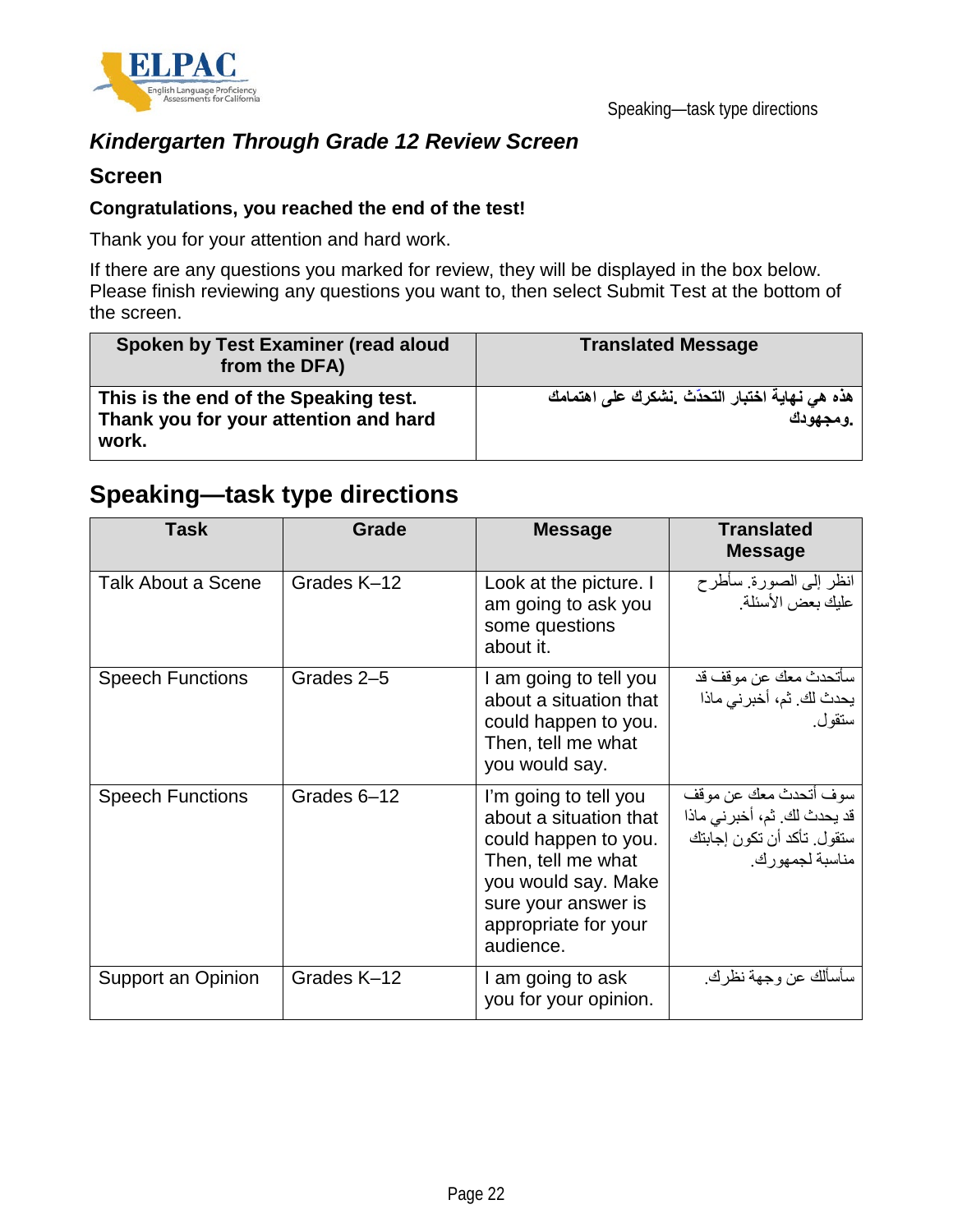

## Speaking—task type directions (*continuation one*)

| <b>Task</b>                               | <b>Grade</b> | <b>Message</b>                                                                                                                                                                                              | <b>Translated</b><br><b>Message</b>                                                                                                        |
|-------------------------------------------|--------------|-------------------------------------------------------------------------------------------------------------------------------------------------------------------------------------------------------------|--------------------------------------------------------------------------------------------------------------------------------------------|
| <b>Retell a Narrative</b>                 | Grade K-5    | Look at the pictures.                                                                                                                                                                                       | انظر إلى الصور.                                                                                                                            |
|                                           |              | I am going to tell you<br>a story about the<br>pictures. Listen<br>carefully. You will<br>hear the story only<br>once. When I am<br>finished, you will use<br>the pictures to tell<br>the story back to me. | سأحكى لك قصة عن الصور .<br>استمع جيدًا. سوف تستمتع إلى<br>القصة مرة واحدة فقط عندما<br>انتهى، سوف تستخدم الصور<br>لتخبرني القصة مرة ثانية. |
| <b>Present and Discuss</b><br>Information | Grades 6-12  | I am going to ask<br>you to talk about a<br>graphic. Look at the<br>graphic.                                                                                                                                | سأطلب منك التحدث عن رسم<br>بياني. انظر إلى الرسم البياني.<br>[يجب أن تظل اللغة الإنجليزية                                                  |
|                                           |              | [Prompt should<br>remain in English]                                                                                                                                                                        | هي اللغة المستخدمة في<br>الإجابة]<br>خذ بعض الوقت لقراءة الشكل                                                                             |
|                                           |              | Take some time to<br>read the graphic to<br>yourself. Let me<br>know when you are<br>ready for me to ask<br>you a question.                                                                                 | التوضيحي. اخبرني متي تكون<br>مستعدًا لأسألك                                                                                                |
| Summarize an<br>Academic<br>Presentation  | Grade K-2    | I am going to tell you<br>some information.<br>Listen carefully. You<br>will hear the<br>information only<br>once. When I am<br>finished, you will tell<br>me about the<br>information.                     | سأقدم لك الأن بعض<br>المعلومات استمع جيدًا. سوف<br>تستمتع إلى المعلومات مرة<br>واحدة فقط عندما انتهى،<br>اخبرني هذه المعلومات.             |